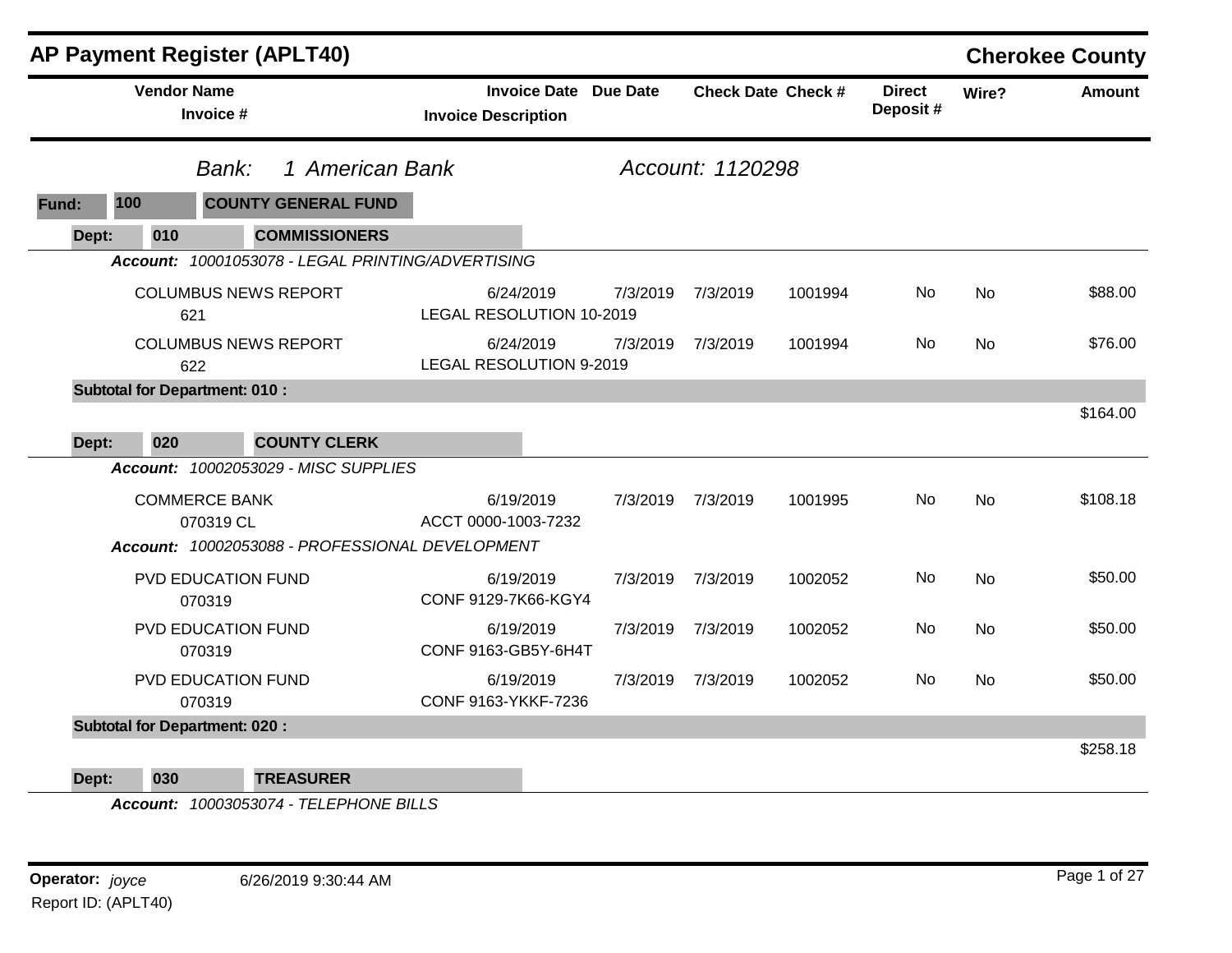| <b>AP Payment Register (APLT40)</b>  |                                                 |                                                   |          |                           |         |                           |           | <b>Cherokee County</b> |
|--------------------------------------|-------------------------------------------------|---------------------------------------------------|----------|---------------------------|---------|---------------------------|-----------|------------------------|
| <b>Vendor Name</b>                   | Invoice #                                       | <b>Invoice Date</b><br><b>Invoice Description</b> | Due Date | <b>Check Date Check #</b> |         | <b>Direct</b><br>Deposit# | Wire?     | <b>Amount</b>          |
| AR1006                               | PARCOM COLUMBUS                                 | 6/24/2019<br><b>INV AR1006</b>                    |          | 7/3/2019 7/3/2019         | 1002045 | No                        | No        | \$245.00               |
|                                      | Account: 10003053079 - MAINT/REPAIRS MACH/EQUIP |                                                   |          |                           |         |                           |           |                        |
| <b>SUMNERONE</b><br>2193649          |                                                 | 6/24/2019<br>INV 2193649                          | 7/3/2019 | 7/3/2019                  | 1002058 | No.                       | <b>No</b> | \$70.23                |
| <b>COMMERCE BANK</b>                 | 070319 TR                                       | 6/21/2019<br>ACCT 0000-8119-9911                  | 7/3/2019 | 7/3/2019                  | 1001996 | No.                       | No        | \$168.42               |
| <b>SUMNERONE</b><br>2164531          |                                                 | 6/24/2019<br>INV 2164531                          | 7/3/2019 | 7/3/2019                  | 1002058 | No                        | <b>No</b> | \$43.37                |
| <b>SUMNERONE</b><br>2197141          |                                                 | 6/24/2019<br><b>INV 2197141</b>                   | 7/3/2019 | 7/3/2019                  | 1002058 | No.                       | <b>No</b> | \$110.17               |
| <b>Subtotal for Department: 030:</b> |                                                 |                                                   |          |                           |         |                           |           |                        |
| Dept:<br>040                         | <b>ATTORNEY</b>                                 |                                                   |          |                           |         |                           |           | \$637.19               |
|                                      | Account: 10004053021 - PRINTING/OFFICE SUPPLIES |                                                   |          |                           |         |                           |           |                        |
| 5182590                              | ETTINGER'S OFFICE SUPPLY                        | 6/24/2019<br>INV 5182590                          | 7/3/2019 | 7/3/2019                  | 1002005 | No                        | <b>No</b> | \$77.10                |
|                                      | <b>XEROX CORPORATION</b><br>097066313           | 6/24/2019<br>INV 097066313                        | 7/3/2019 | 7/3/2019                  | 1002069 | No                        | <b>No</b> | \$261.72               |
| <b>TDS SERVICE</b><br>100784         |                                                 | 6/24/2019<br><b>INV 100784</b>                    | 7/3/2019 | 7/3/2019                  | 1002059 | No.                       | No        | \$12.23                |
|                                      | Account: 10004053030 - GASOLINE                 |                                                   |          |                           |         |                           |           |                        |
| <b>COMMERCE BANK</b>                 | 070319 AT2                                      | 6/19/2019<br>ACCT 0000-3278-5388                  | 7/3/2019 | 7/3/2019                  | 1001995 | No                        | <b>No</b> | \$85.78                |
| <b>COMMERCE BANK</b>                 | 070319 AT1                                      | 6/19/2019<br>ACCT 0000-0198-5126                  | 7/3/2019 | 7/3/2019                  | 1001995 | No                        | No        | \$83.56                |
|                                      | <b>Account: 10004053081 - MISC EXPENSE</b>      |                                                   |          |                           |         |                           |           |                        |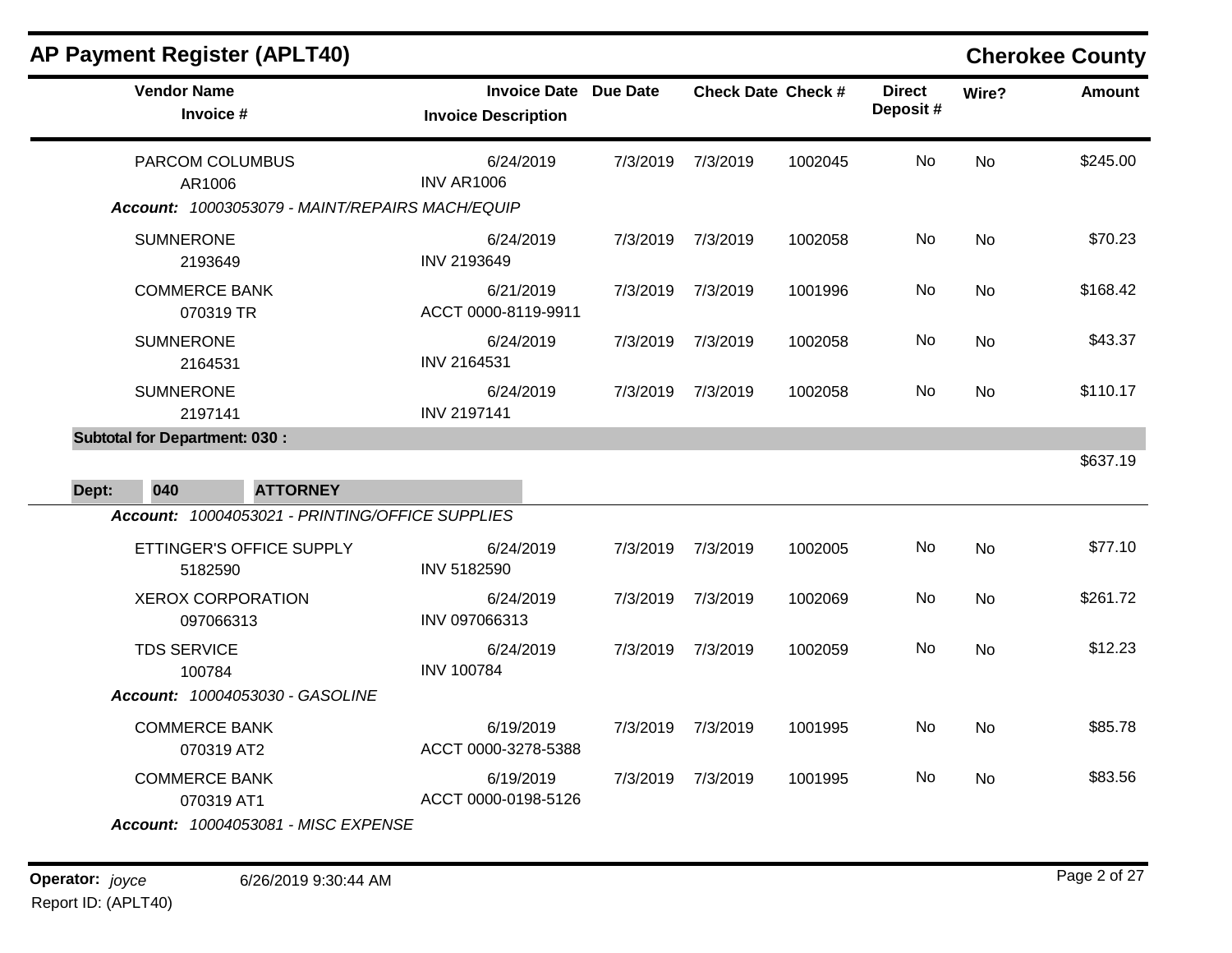### **AP Payment Register (APLT40) Cherokee County Vendor Name Invoice Date Due Date Check Date Invoice # Check Date Check # Invoice Description Direct Wire? Amount Deposit #** LADELL F TURLEY CSR 070319 AT 6/24/2019 7/3/2019 7/3/2019 1002026 No \$45.00 TRANSCRIPT 2017CR251 No LADELL F TURLEY CSR 070319 AT1 6/24/2019 7/3/2019 7/3/2019 1002026 No \$17.50 TRANSCRIPT 2018CR280 No KANSAS JUDICIAL COUNCIL 39658 6/24/2019 7/3/2019 7/3/2019 1002021 No \$280.00 INV 39658 No *Account: 10004053089 - OTHER CONTRACTUAL* THOMSON REUTERS - WEST 840364380 6/24/2019 7/3/2019 7/3/2019 1002062 No \$260.09 INV 840364380 No **Subtotal for Department: 040 :**  \$1,122.98 **Dept: 050 REGISTER OF DEEDS** *Account: 10005053230 - FOOD/TRAVEL EXPENSES* COMMERCE BANK 070319 ROD 6/19/2019 7/3/2019 7/3/2019 1001995 No \$8.19 ACCT 0000-0111-8991 No **Subtotal for Department: 050 :**  \$8.19 **Dept: 060 SHERIFF & JAIL** *Account: 10006053021 - PRINTING/OFFICE SUPPLIES* COMMERCE BANK 070319 SH3 6/19/2019 7/3/2019 7/3/2019 1001995 No \$31.40 ACCT 0000-0198-5035 No *Account: 10006053022 - EMPLOYEE UNIFORMS/ACCESSORIES* AXON ENTERPRISE, INC. SI1595001 6/19/2019 7/3/2019 7/3/2019 1001978 No \$150.00 INV SI1595001 No AXON ENTERPRISE, INC. SI1595000 6/19/2019 7/3/2019 7/3/2019 1001978 No \$150.00 INV SI-1595000 No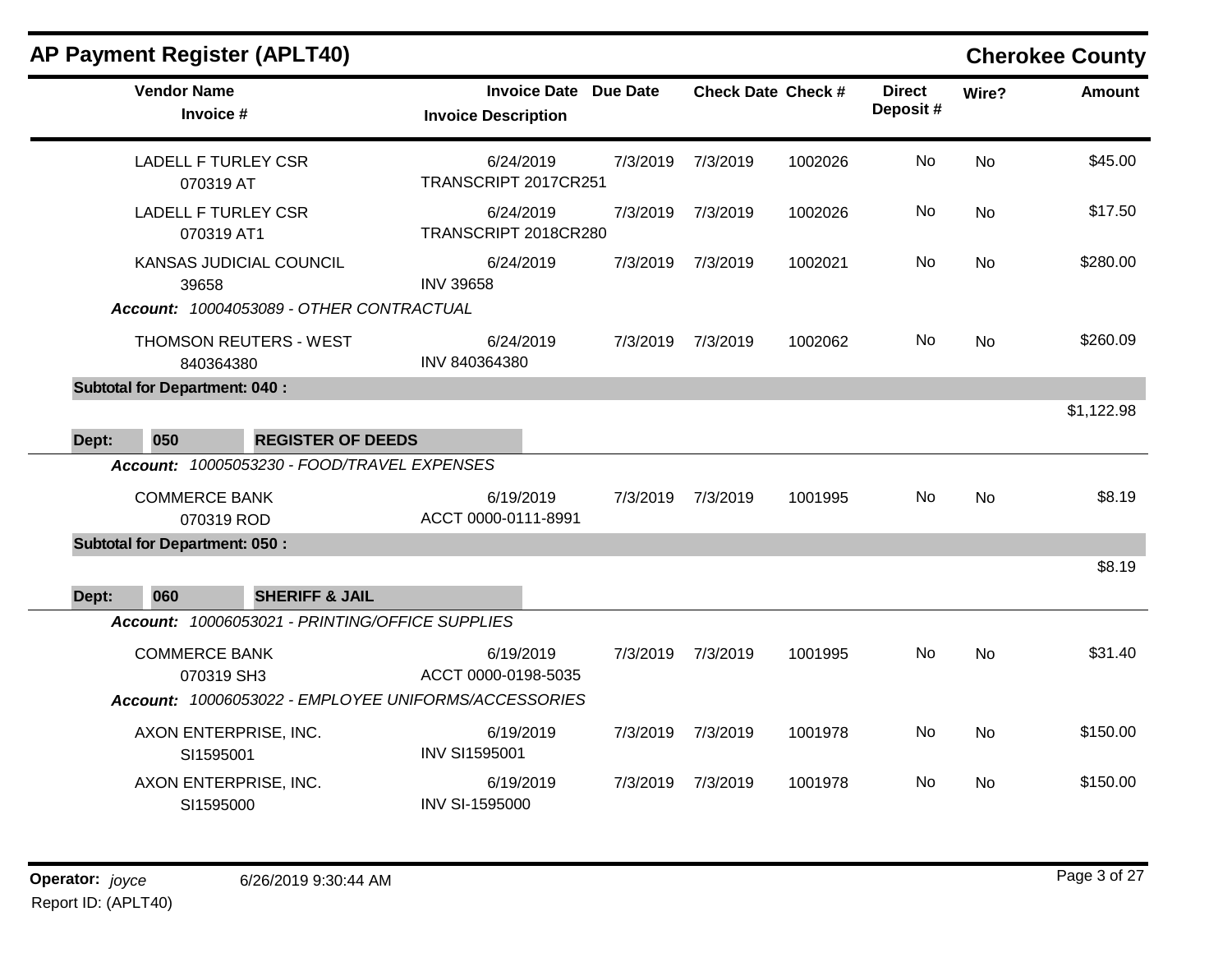| <b>AP Payment Register (APLT40)</b>                                              |                                                     |          |                           |         |                           |           |               |  |  |  |  |
|----------------------------------------------------------------------------------|-----------------------------------------------------|----------|---------------------------|---------|---------------------------|-----------|---------------|--|--|--|--|
| <b>Vendor Name</b><br>Invoice #                                                  | Invoice Date Due Date<br><b>Invoice Description</b> |          | <b>Check Date Check #</b> |         | <b>Direct</b><br>Deposit# | Wire?     | <b>Amount</b> |  |  |  |  |
| <b>COMMERCE BANK</b><br>070319SH<br>Account: 10006053025 - PARTS/VEHICLE REPAIRS | 6/26/2019<br>ACCT 0000-0198-5001                    |          | 7/3/2019 7/3/2019         | 1001996 | No                        | <b>No</b> | \$565.31      |  |  |  |  |
| KANSASLAND TIRE OF PITTSBURG<br>188219                                           | 6/21/2019<br><b>INV 188219</b>                      |          | 7/3/2019 7/3/2019         | 1002022 | No.                       | <b>No</b> | \$592.80      |  |  |  |  |
| NATALINIS AUTOMOTIVE<br>706497                                                   | 6/24/2019<br><b>INV 706497</b>                      |          | 7/3/2019 7/3/2019         | 1002040 | No                        | No        | \$11.02       |  |  |  |  |
| MIKE CARPINO FORD MERCURY INC<br>112286                                          | 6/21/2019<br><b>INV 112286</b>                      |          | 7/3/2019 7/3/2019         | 1002035 | No                        | <b>No</b> | \$11.30       |  |  |  |  |
| NATALINIS AUTOMOTIVE<br>705464                                                   | 6/19/2019<br><b>INV 705464</b>                      | 7/3/2019 | 7/3/2019                  | 1002038 | No                        | No.       | \$5.99        |  |  |  |  |
| JAY HATFIELD CHEVROLET<br>16666                                                  | 6/19/2019<br><b>INV 16666</b>                       |          | 7/3/2019 7/3/2019         | 1002015 | No.                       | No        | \$18.50       |  |  |  |  |
| KANSASLAND TIRE OF PITTSBURG<br>188154                                           | 6/19/2019<br><b>INV 188154</b>                      |          | 7/3/2019 7/3/2019         | 1002022 | No.                       | <b>No</b> | \$592.80      |  |  |  |  |
| NATALINIS AUTOMOTIVE<br>706199                                                   | 6/21/2019<br><b>INV 706199</b>                      |          | 7/3/2019 7/3/2019         | 1002039 | No.                       | No.       | \$32.76       |  |  |  |  |
| FULL SERVICE AUTOMOTIVE<br>509926                                                | 6/20/2019<br><b>INV 509926</b>                      |          | 7/3/2019 7/3/2019         | 1002012 | No.                       | No        | \$500.00      |  |  |  |  |
| NATALINIS AUTOMOTIVE<br>706099                                                   | 6/21/2019<br><b>INV 706099</b>                      |          | 7/3/2019 7/3/2019         | 1002039 | No.                       | <b>No</b> | \$11.02       |  |  |  |  |
| NATALINIS AUTOMOTIVE<br>706077                                                   | 6/21/2019<br><b>INV 706077</b>                      |          | 7/3/2019 7/3/2019         | 1002039 | No.                       | <b>No</b> | \$43.16       |  |  |  |  |
| NATALINIS AUTOMOTIVE<br>705968                                                   | 6/19/2019<br><b>INV 705968</b>                      |          | 7/3/2019 7/3/2019         | 1002039 | No.                       | <b>No</b> | \$37.98       |  |  |  |  |
| NATALINIS AUTOMOTIVE<br>703645                                                   | 6/19/2019<br><b>INV 703645</b>                      |          | 7/3/2019 7/3/2019         | 1002038 | No.                       | No        | \$5.99        |  |  |  |  |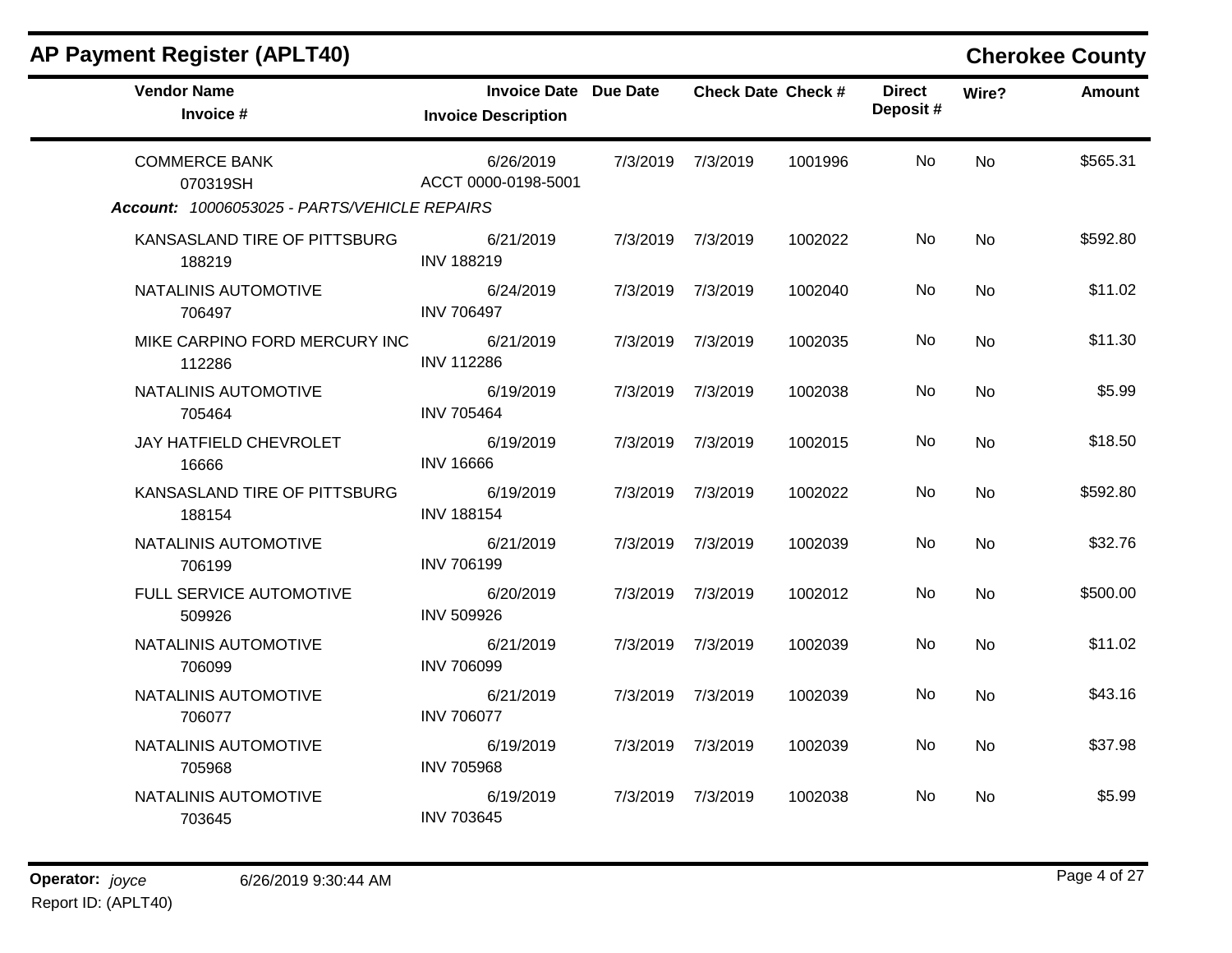| <b>Vendor Name</b><br>Invoice #               | <b>Invoice Date Due Date</b><br><b>Invoice Description</b> |          |                   | <b>Check Date Check #</b> | <b>Direct</b><br>Deposit# | Wire?     | <b>Amount</b> |
|-----------------------------------------------|------------------------------------------------------------|----------|-------------------|---------------------------|---------------------------|-----------|---------------|
| NATALINIS AUTOMOTIVE<br>705667                | 6/19/2019<br><b>INV 705667</b>                             |          | 7/3/2019 7/3/2019 | 1002039                   | No                        | <b>No</b> | \$3.99        |
| NATALINIS AUTOMOTIVE<br>705380                | 6/19/2019<br><b>INV 705380</b>                             |          | 7/3/2019 7/3/2019 | 1002038                   | No.                       | No        | \$5.99        |
| FULL SERVICE AUTOMOTIVE<br>509917             | 6/19/2019<br><b>INV 509917</b>                             |          | 7/3/2019 7/3/2019 | 1002012                   | No                        | No        | \$244.21      |
| Account: 10006053030 - GASOLINE               |                                                            |          |                   |                           |                           |           |               |
| <b>COMMERCE BANK</b><br>070319SH              | 6/26/2019<br>ACCT 0000-0198-5001                           |          | 7/3/2019 7/3/2019 | 1001996                   | No                        | <b>No</b> | \$100.78      |
| <b>COMMERCE BANK</b><br>070319 SH6            | 6/19/2019<br>ACCT 0000-0268-3076                           |          | 7/3/2019 7/3/2019 | 1001996                   | No.                       | No        | \$50.24       |
| <b>COMMERCE BANK</b><br>070319 SH             | 6/19/2019<br>ACCT 0000-0198-5019                           |          | 7/3/2019 7/3/2019 | 1001995                   | No                        | <b>No</b> | \$42.40       |
| <b>COMMERCE BANK</b><br>070319 SH             | 6/19/2019<br>ACCT 0000-0198-5019                           | 7/3/2019 | 7/3/2019          | 1001995                   | No.                       | <b>No</b> | \$31.94       |
| Account: 10006053031 - DIESEL FUEL            |                                                            |          |                   |                           |                           |           |               |
| <b>COMMERCE BANK</b><br>070319 SH6            | 6/19/2019<br>ACCT 0000-0268-3076                           |          | 7/3/2019 7/3/2019 | 1001996                   | No                        | <b>No</b> | \$23.58       |
| Account: 10006053072 - GAS, ELECTRIC, WATER   |                                                            |          |                   |                           |                           |           |               |
| PRO SOLUTIONS, LLC<br>201905269               | 6/19/2019<br>INV 201905269                                 |          | 7/3/2019 7/3/2019 | 1002050                   | No                        | <b>No</b> | \$271.70      |
| <b>COMMERCE BANK</b><br>070319 SH7            | 6/19/2019<br>ACCT 0000-0205-1464                           |          | 7/3/2019 7/3/2019 | 1001996                   | No                        | <b>No</b> | \$595.06      |
| <b>KANSAS GAS SERVICE</b><br>070319           | 6/19/2019<br>ACCT 510401545 1674911 36                     | 7/3/2019 | 7/3/2019          | 1002020                   | No.                       | <b>No</b> | \$209.29      |
| EMPIRE DISTRICT ELECTRIC COMPANY<br>070319 SH | 6/26/2019<br>ACCT 643108-13-7                              |          | 7/3/2019 7/3/2019 | 1002004                   | No.                       | No.       | \$4,896.49    |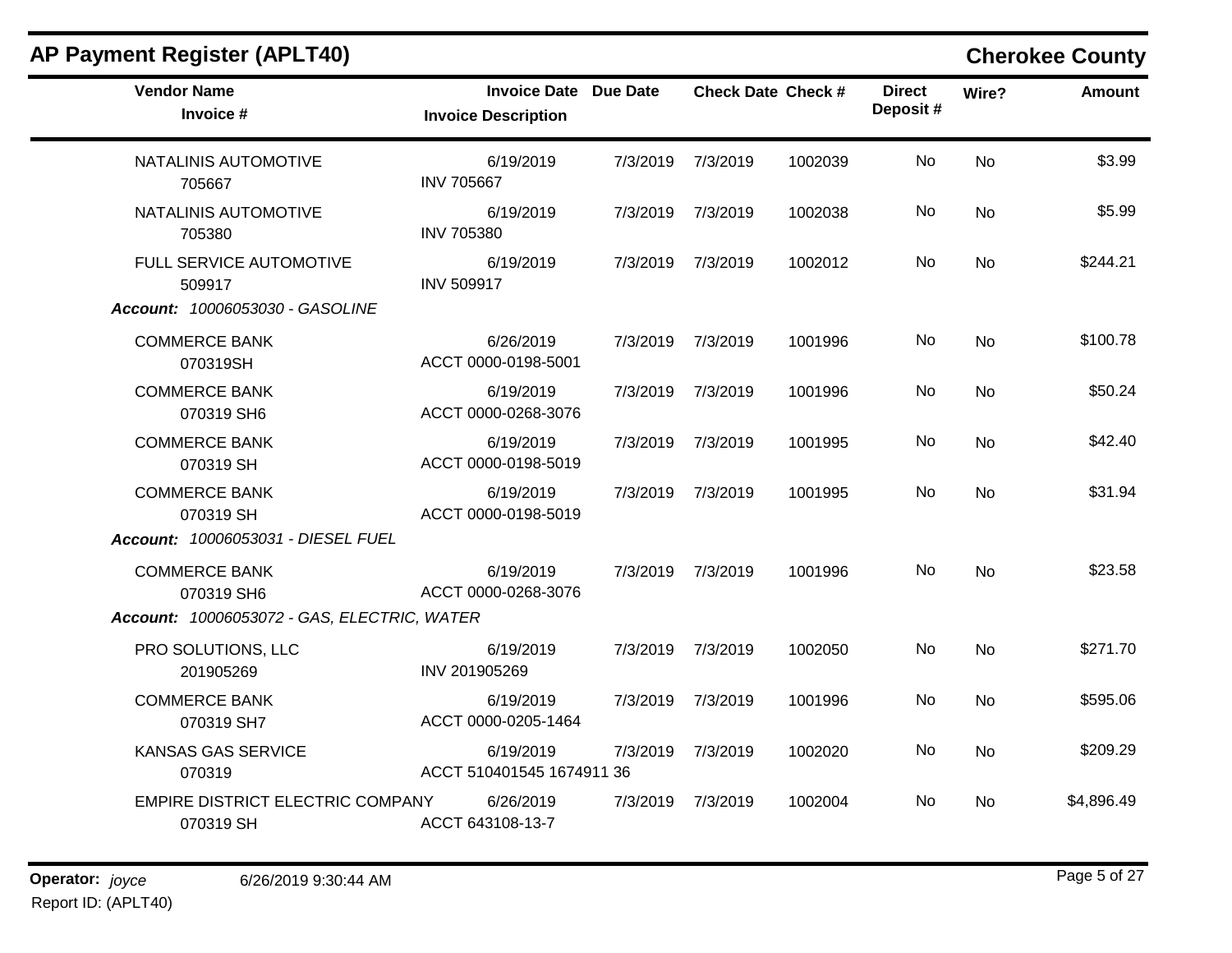| <b>AP Payment Register (APLT40)</b>                |                      |                                                            |          |                           |         |                            |           | <b>Cherokee County</b> |
|----------------------------------------------------|----------------------|------------------------------------------------------------|----------|---------------------------|---------|----------------------------|-----------|------------------------|
| <b>Vendor Name</b><br>Invoice #                    |                      | <b>Invoice Date Due Date</b><br><b>Invoice Description</b> |          | <b>Check Date Check #</b> |         | <b>Direct</b><br>Deposit # | Wire?     | <b>Amount</b>          |
| Account: 10006053073 - TRANSPORTATION              |                      |                                                            |          |                           |         |                            |           |                        |
| PRISONER TRANSPORT SERVICE, LLC<br>061020          | <b>INV 061020</b>    | 6/19/2019                                                  |          | 7/3/2019 7/3/2019         | 1002049 | No.                        | No        | \$2,000.00             |
| Account: 10006053076 - PROFESSIONAL SERVICES       |                      |                                                            |          |                           |         |                            |           |                        |
| <b>MANZER FAMILY MEDICINE</b><br>070319            |                      | 6/19/2019<br><b>EMPLOYEES SEEN</b>                         |          | 7/3/2019 7/3/2019         | 1002029 | No                         | <b>No</b> | \$145.00               |
| Account: 10006053080 - MAINTENANCE/BLDGS & GROUNDS |                      |                                                            |          |                           |         |                            |           |                        |
| <b>CDL ELECTRIC</b><br>W96461                      | <b>INV W96461</b>    | 6/19/2019                                                  | 7/3/2019 | 7/3/2019                  | 1001981 | No                         | <b>No</b> | \$368.75               |
| MULBERRY LIMESTONE QUARRY CO<br>23292              | <b>INV 23292</b>     | 6/19/2019                                                  | 7/3/2019 | 7/3/2019                  | 1002036 | No                         | No        | \$494.59               |
| TRUE VALUE COLUMBUS<br>A379081                     | <b>TRANS A379081</b> | 6/20/2019                                                  |          | 7/3/2019 7/3/2019         | 1002064 | No                         | <b>No</b> | \$23.96                |
| <b>CDL ELECTRIC</b><br>W96948                      | <b>INV W96948</b>    | 6/19/2019                                                  |          | 7/3/2019 7/3/2019         | 1001981 | No.                        | <b>No</b> | \$168.75               |
| Account: 10006053083 - EQUIPMENT LEASE/RENTAL      |                      |                                                            |          |                           |         |                            |           |                        |
| COPY PRODUCTS INC<br>24907362                      | INV 24907362         | 6/19/2019                                                  |          | 7/3/2019 7/3/2019         | 1001998 | No.                        | <b>No</b> | \$235.10               |
| Account: 10006053088 - CLASSES/TRAINING FEES       |                      |                                                            |          |                           |         |                            |           |                        |
| <b>COMMERCE BANK</b><br>070319 SH                  |                      | 6/19/2019<br>ACCT 0000-0198-5019                           | 7/3/2019 | 7/3/2019                  | 1001995 | No.                        | No        | \$1,089.74             |
| <b>COMMERCE BANK</b><br>070319 SH2                 |                      | 6/19/2019<br>ACCT 0000-2560-6757                           |          | 7/3/2019 7/3/2019         | 1001995 | No.                        | No        | \$447.59               |
| <b>COMMERCE BANK</b><br>070319SH                   |                      | 6/26/2019<br>ACCT 0000-0198-5001                           | 7/3/2019 | 7/3/2019                  | 1001996 | No.                        | <b>No</b> | \$116.00               |
| <b>COMMERCE BANK</b><br>070319 SH5                 |                      | 6/19/2019<br>ACCT 0000-0333-0883                           | 7/3/2019 | 7/3/2019                  | 1001995 | No.                        | No        | \$25.07                |
|                                                    |                      |                                                            |          |                           |         |                            |           |                        |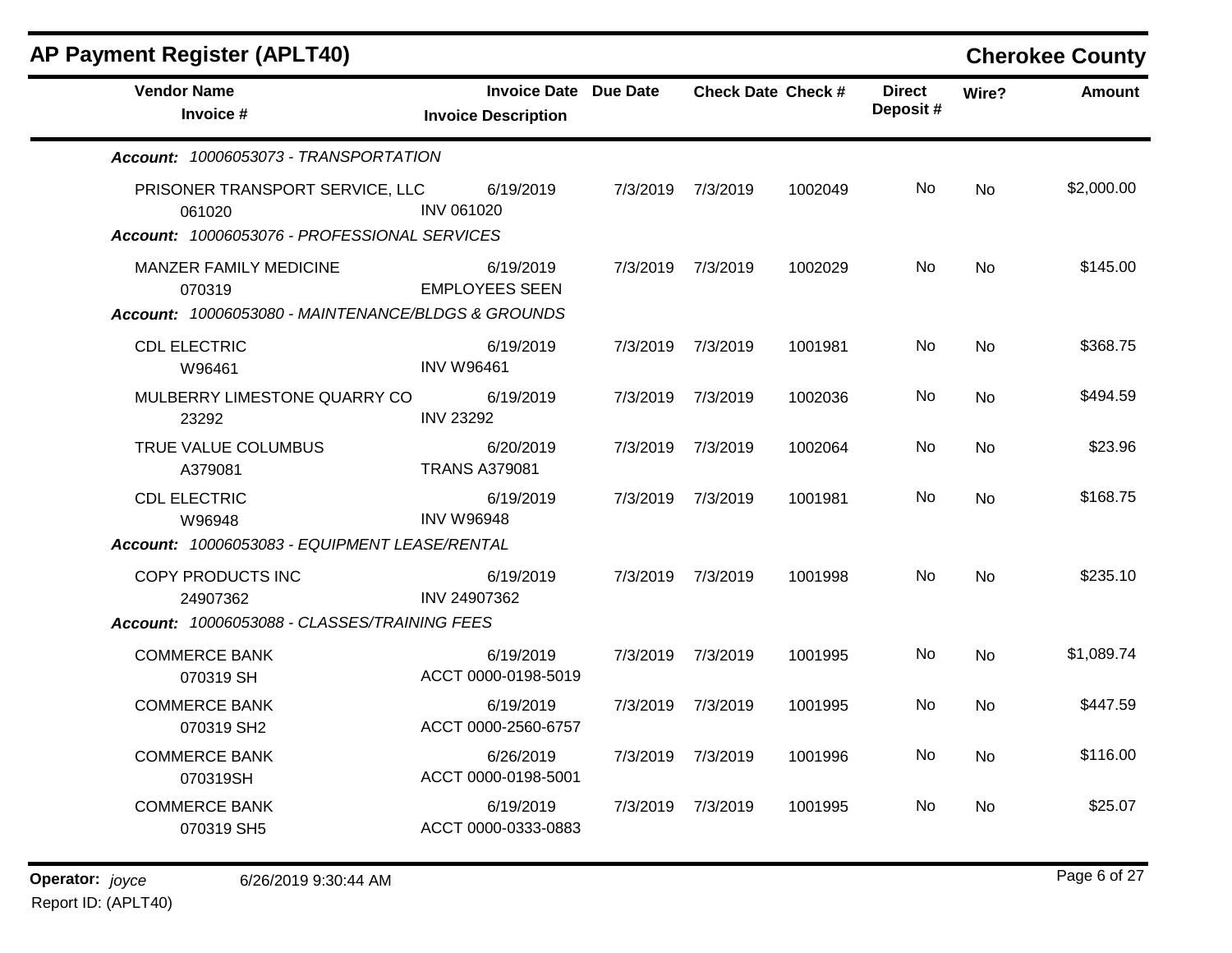| <b>AP Payment Register (APLT40)</b>                                                           |                                                            |          |          |                           |                           |           |               |  |
|-----------------------------------------------------------------------------------------------|------------------------------------------------------------|----------|----------|---------------------------|---------------------------|-----------|---------------|--|
| <b>Vendor Name</b><br>Invoice #                                                               | <b>Invoice Date Due Date</b><br><b>Invoice Description</b> |          |          | <b>Check Date Check #</b> | <b>Direct</b><br>Deposit# | Wire?     | <b>Amount</b> |  |
| <b>COMMERCE BANK</b><br>070319 SH6                                                            | 6/19/2019<br>ACCT 0000-0268-3076                           | 7/3/2019 | 7/3/2019 | 1001996                   | No.                       | <b>No</b> | \$18.78       |  |
| <b>COMMERCE BANK</b><br>070319 SH4<br>Account: 10006053094 - VEHICLES                         | 6/19/2019<br>ACCT 0000-4513-0366                           | 7/3/2019 | 7/3/2019 | 1001995                   | No                        | <b>No</b> | \$39.30       |  |
| <b>COMMERCE BANK</b><br>070319SH<br>Account: 10006053732 - INMATE FOOD                        | 6/26/2019<br>ACCT 0000-0198-5001                           | 7/3/2019 | 7/3/2019 | 1001996                   | No                        | No        | \$121.69      |  |
| CONSOLIDATED CORRECTIONAL FOOD SE<br>19061219<br>Account: 10006053737 - INMATE PERSONAL ITEMS | 6/20/2019<br>INV 19061219                                  | 7/3/2019 | 7/3/2019 | 1001997                   | No                        | <b>No</b> | \$11,300.81   |  |
| <b>CHARM-TEX INC</b><br>0192712                                                               | 6/19/2019<br><b>INV 0192712</b>                            | 7/3/2019 | 7/3/2019 | 1001982                   | No                        | No        | \$143.14      |  |
| <b>TURNKEY CORRECTIONS</b><br>114620190531C                                                   | 6/19/2019<br>INV TKC114620190531C                          | 7/3/2019 | 7/3/2019 | 1002065                   | No                        | No        | \$1,719.38    |  |
| <b>TURNKEY CORRECTIONS</b><br>114620190531F                                                   | 6/19/2019<br>INV TKS114620190531F                          | 7/3/2019 | 7/3/2019 | 1002065                   | No                        | No        | \$21.00       |  |
| <b>TURNKEY CORRECTIONS</b><br>114620190531l                                                   | 6/19/2019<br>INV TKC114620190531I                          | 7/3/2019 | 7/3/2019 | 1002065                   | No                        | No        | \$323.22      |  |
| <b>TURNKEY CORRECTIONS</b><br>TKC114620190615C                                                | 6/20/2019<br>INV TKC114620190615C                          | 7/3/2019 | 7/3/2019 | 1002065                   | No                        | <b>No</b> | \$1,727.62    |  |
| CITY TELE COIN COMPANY INC<br>19638                                                           | 6/26/2019<br><b>INV 19638</b>                              | 7/3/2019 | 7/3/2019 | 1001991                   | No.                       | No        | \$2,000.00    |  |
| <b>TURNKEY CORRECTIONS</b><br>114620190531E<br>$A$ ccount: 10006053786 - INIMATE MEDICAL      | 6/19/2019<br>INV TKC114620190531E                          | 7/3/2019 | 7/3/2019 | 1002065                   | No                        | No        | \$113.65      |  |

### *Account: 10006053786 - INMATE MEDICAL*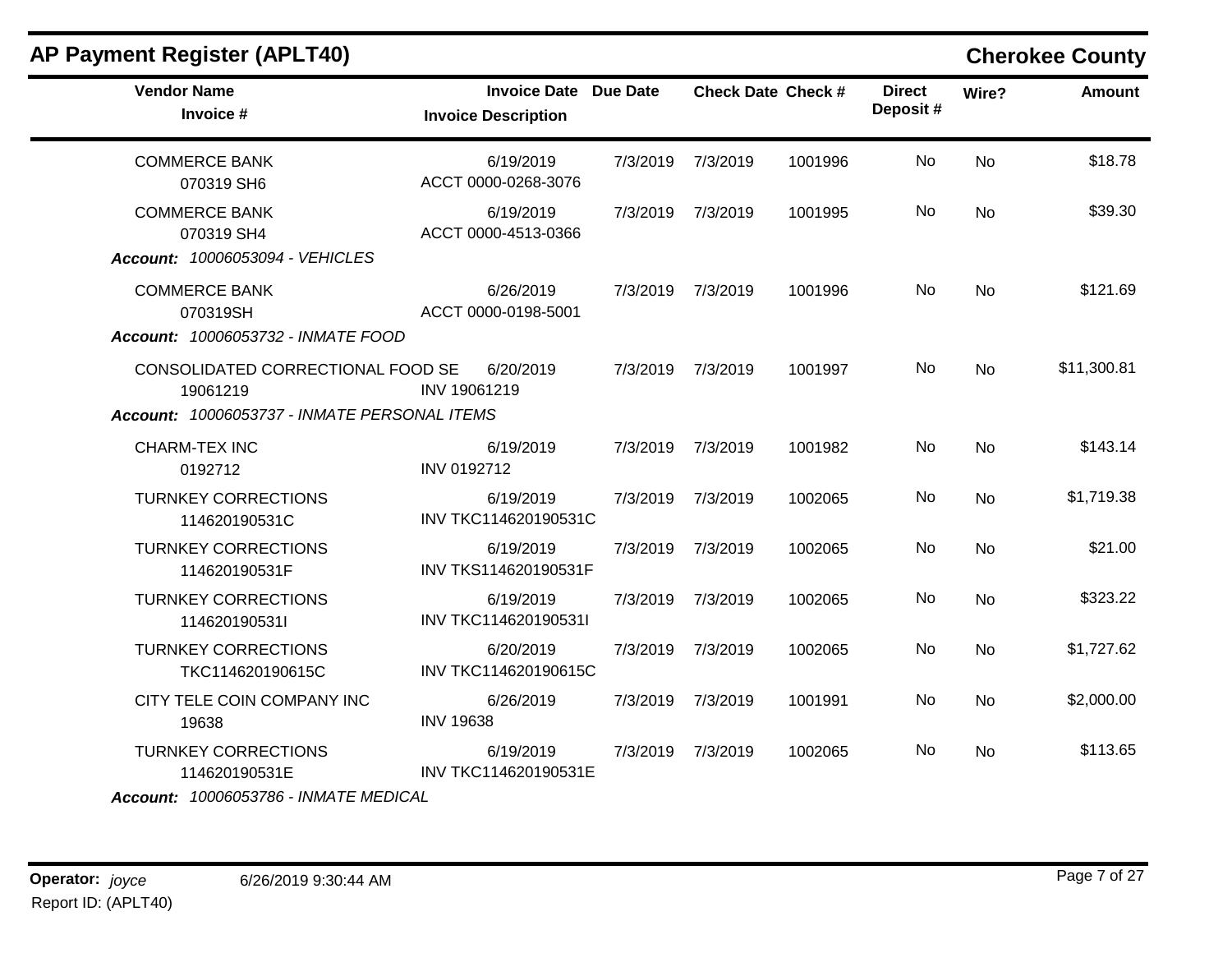|       | <b>AP Payment Register (APLT40)</b>                                             |                                                            |          |          |                           |                           |           | <b>Cherokee County</b> |
|-------|---------------------------------------------------------------------------------|------------------------------------------------------------|----------|----------|---------------------------|---------------------------|-----------|------------------------|
|       | <b>Vendor Name</b><br>Invoice #                                                 | <b>Invoice Date Due Date</b><br><b>Invoice Description</b> |          |          | <b>Check Date Check #</b> | <b>Direct</b><br>Deposit# | Wire?     | <b>Amount</b>          |
|       | DIRECT BENEFIT SOLUTIONS<br>2019121                                             | 6/20/2019<br>INV 2019-121                                  | 7/3/2019 | 7/3/2019 | 1002001                   | No                        | <b>No</b> | \$1,106.42             |
|       | <b>CLIA LABORATORY PROGRAM</b><br>070319                                        | 6/19/2019<br>CLIA ID NUMBER 17D2167017                     | 7/3/2019 | 7/3/2019 | 1001993                   | No.                       | <b>No</b> | \$180.00               |
|       | <b>HENRY KRAFT INC</b><br>285677                                                | 6/20/2019<br><b>INV 285677</b>                             | 7/3/2019 | 7/3/2019 | 1002013                   | No.                       | No        | \$73.00                |
|       | <b>Subtotal for Department: 060:</b>                                            |                                                            |          |          |                           |                           |           |                        |
|       |                                                                                 |                                                            |          |          |                           |                           |           | \$33,238.26            |
| Dept: | 070<br><b>DISTRICT COURT</b><br>Account: 10007053021 - PRINTING/OFFICE SUPPLIES |                                                            |          |          |                           |                           |           |                        |
|       |                                                                                 |                                                            |          |          |                           |                           |           |                        |
|       | ETTINGER'S OFFICE SUPPLY<br>5183071                                             | 6/24/2019<br>INV 5183071                                   | 7/3/2019 | 7/3/2019 | 1002005                   | No.                       | <b>No</b> | \$236.99               |
|       | ETTINGER'S OFFICE SUPPLY<br>5182310                                             | 6/24/2019<br>INV 5182310                                   | 7/3/2019 | 7/3/2019 | 1002005                   | No.                       | <b>No</b> | \$508.80               |
|       | <b>LADELL F TURLEY CSR</b><br>070319 DC1                                        | 6/24/2019<br>REIMB, DIGITAL FOOT CONTROL                   | 7/3/2019 | 7/3/2019 | 1002026                   | No                        | <b>No</b> | \$49.49                |
|       | Account: 10007053029 - MISC SUPPLIES                                            |                                                            |          |          |                           |                           |           |                        |
|       | REDWOOD TOXICOLOGY LABORATORY<br>686739                                         | 6/24/2019<br><b>INV 686739</b>                             | 7/3/2019 | 7/3/2019 | 1002054                   | No.                       | No        | \$137.50               |
|       | Account: 10007053073 - TRANSPORTATION                                           |                                                            |          |          |                           |                           |           |                        |
|       | <b>TERRY CIZERLE</b><br>070319                                                  | 6/24/2019<br><b>TRAVEL EXPENSE</b>                         | 7/3/2019 | 7/3/2019 | 1002061                   | No.                       | <b>No</b> | \$89.90                |
|       | <b>MAC YOUNG</b><br>070319                                                      | 6/24/2019<br><b>TRAVEL EXPENSE</b>                         | 7/3/2019 | 7/3/2019 | 1002028                   | No                        | <b>No</b> | \$103.62               |
|       | Account: 10007053075 - DUES/SUBSCRIPTIONS                                       |                                                            |          |          |                           |                           |           |                        |
|       | <b>LADELL F TURLEY CSR</b><br>070319 DC                                         | 6/24/2019<br><b>REIMB REGISTRATION</b>                     | 7/3/2019 | 7/3/2019 | 1002026                   | No.                       | <b>No</b> | \$50.00                |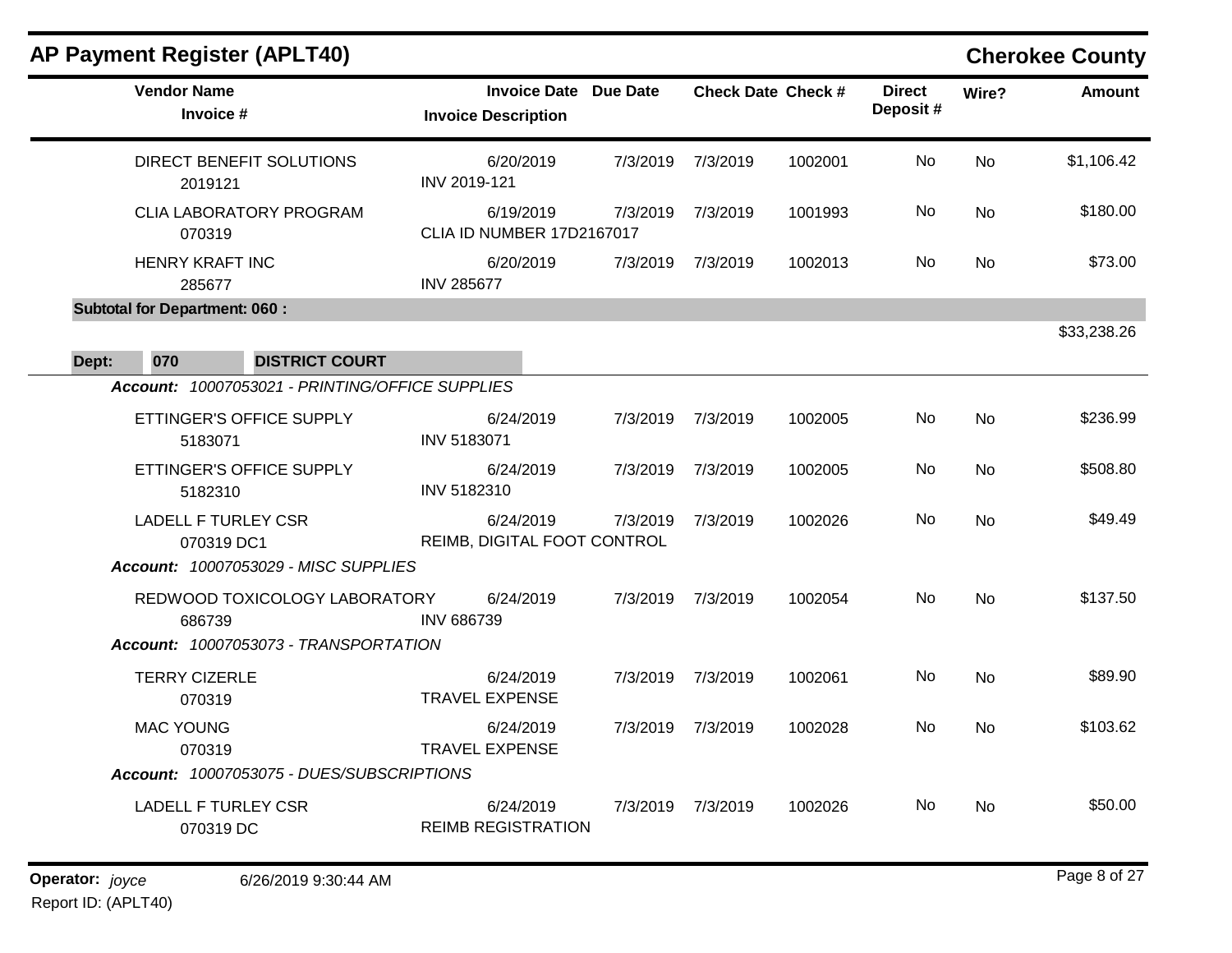| <b>AP Payment Register (APLT40)</b>                                                         |                                                     |          |                   |                           |                           |           | <b>Cherokee County</b> |
|---------------------------------------------------------------------------------------------|-----------------------------------------------------|----------|-------------------|---------------------------|---------------------------|-----------|------------------------|
| <b>Vendor Name</b><br>Invoice #                                                             | Invoice Date Due Date<br><b>Invoice Description</b> |          |                   | <b>Check Date Check #</b> | <b>Direct</b><br>Deposit# | Wire?     | <b>Amount</b>          |
| Account: 10007053076 - PROFESSIONAL SERVICES                                                |                                                     |          |                   |                           |                           |           |                        |
| <b>LADELL F TURLEY CSR</b><br>070319<br>Account: 10007053079 - MAINT/REPAIRS MACH/EQUIP     | 6/24/2019<br>TRANSCRIPT, 207CR251                   | 7/3/2019 | 7/3/2019          | 1002026                   | No                        | <b>No</b> | \$360.00               |
| ADVANTAGE COMPUTER ENTERPRISES IN<br>71070<br>Account: 10007053083 - EQUIPMENT LEASE/RENTAL | 6/24/2019<br><b>INV 71070</b>                       |          | 7/3/2019 7/3/2019 | 1001977                   | No                        | No        | \$225.00               |
| <b>CULLIGAN OF JOPLIN</b><br>144557                                                         | 6/24/2019<br><b>INV 143934</b>                      |          | 7/3/2019 7/3/2019 | 1001999                   | No.                       | <b>No</b> | \$19.50                |
| <b>CULLIGAN OF JOPLIN</b><br>90492899<br>Account: 10007053089 - OTHER CONTRACTUAL           | 6/24/2019<br><b>INV 9042899</b>                     |          | 7/3/2019 7/3/2019 | 1001999                   | No                        | <b>No</b> | \$10.90                |
| <b>CANDACE BREWSTER GAYOSO</b><br>070319                                                    | 6/20/2019<br>MONTHLY ATTY/CO CONTRACT               | 7/3/2019 | 7/3/2019          | 1001980                   | No                        | <b>No</b> | \$2,750.00             |
| JOANNA L DERFELT<br>070319                                                                  | 6/20/2019<br>MONTHLY ATTY/CO CONTRACT               | 7/3/2019 | 7/3/2019          | 1002016                   | No                        | <b>No</b> | \$2,750.00             |
| <b>MELANIE BINGHAM</b><br>070319                                                            | 6/20/2019<br>MONTHLY ATTY/CO CONTRACT               | 7/3/2019 | 7/3/2019          | 1002032                   | No                        | <b>No</b> | \$2,750.00             |
| <b>DOUGLAS ROPER STEELE</b><br>070319                                                       | 6/20/2019<br>MONTHLY ATTY/CO CONTRACT               | 7/3/2019 | 7/3/2019          | 1002002                   | No                        | <b>No</b> | \$2,750.00             |
| Account: 10007053093 - OFFICE FURNITURE/EQUIP                                               |                                                     |          |                   |                           |                           |           |                        |
| <b>OLIVER KENT LYNCH</b><br>0518953VD23                                                     | 6/24/2019<br><b>REIMB HI LEG RECLINER</b>           |          | 7/3/2019 7/3/2019 | 1002043                   | No.                       | <b>No</b> | \$602.48               |
| <b>Subtotal for Department: 070:</b>                                                        |                                                     |          |                   |                           |                           |           |                        |
|                                                                                             |                                                     |          |                   |                           |                           |           | \$13,394.18            |

### **Dept: 080 COURTHOUSE**

*Account: 10008053023 - EMPLOYEE FOOD/MEALS*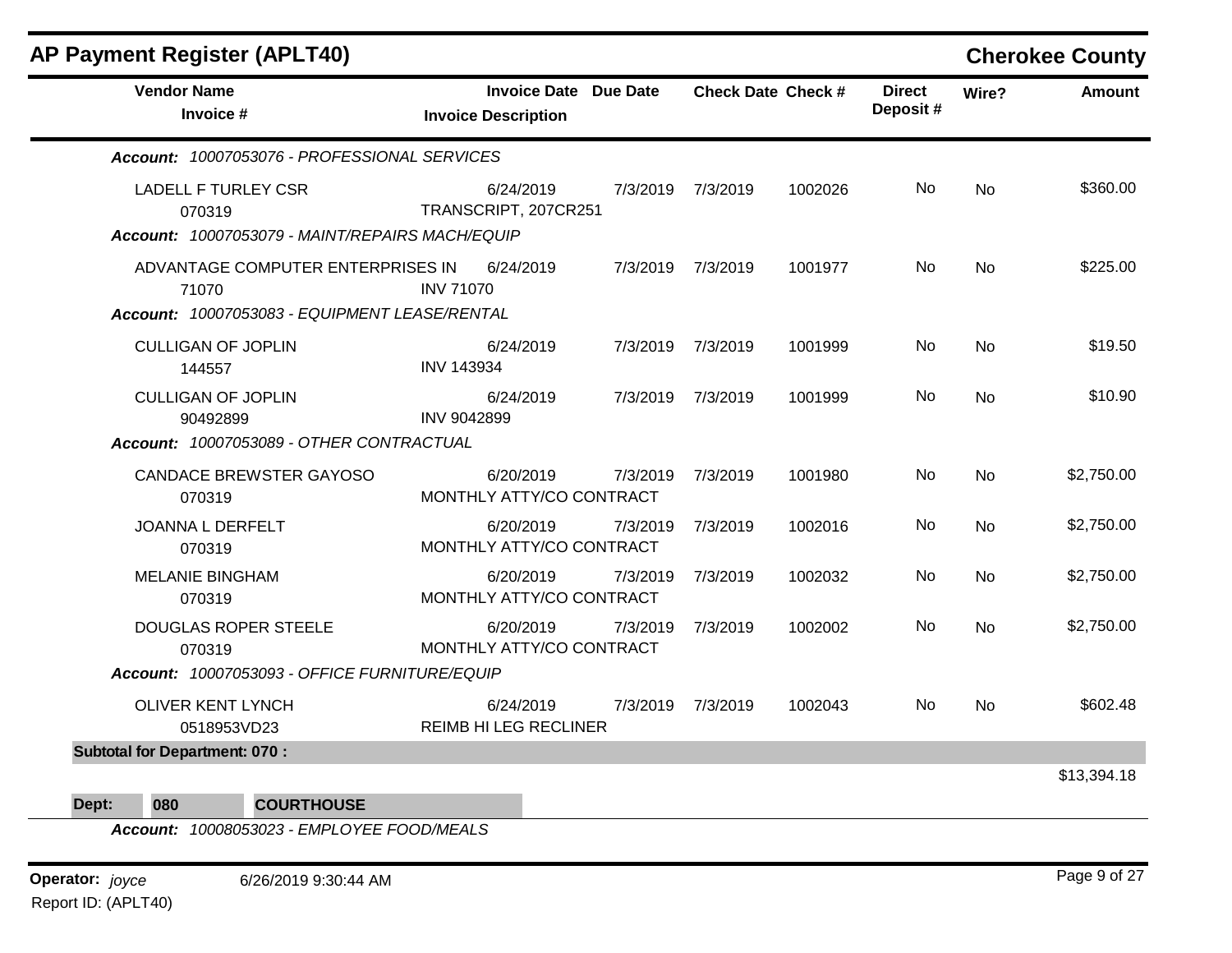| <b>AP Payment Register (APLT40)</b>                                                     |                                                            |          |                   |                           |                           |           | <b>Cherokee County</b> |
|-----------------------------------------------------------------------------------------|------------------------------------------------------------|----------|-------------------|---------------------------|---------------------------|-----------|------------------------|
| <b>Vendor Name</b><br>Invoice #                                                         | <b>Invoice Date Due Date</b><br><b>Invoice Description</b> |          |                   | <b>Check Date Check #</b> | <b>Direct</b><br>Deposit# | Wire?     | <b>Amount</b>          |
| <b>LIBBY PERRY</b><br>070319<br>Account: 10008053030 - GASOLINE                         | 6/24/2019<br>CAKE/RETIREMENT C VANATTA                     | 7/3/2019 | 7/3/2019          | 1002027                   | No.                       | <b>No</b> | \$50.00                |
| <b>COMMERCE BANK</b><br>070319 CH<br>Account: 10008053040 - JANITORIAL SUPPLIES         | 6/19/2019<br>ACCT 0000-0065-3741                           |          | 7/3/2019 7/3/2019 | 1001995                   | No.                       | <b>No</b> | \$5.40                 |
| ETTINGER'S OFFICE SUPPLY<br>5186950                                                     | 6/19/2019<br>INV 5186950                                   |          | 7/3/2019 7/3/2019 | 1002005                   | No                        | <b>No</b> | \$119.90               |
| <b>CINTAS #459</b><br>4023612848<br>Account: 10008053042 - BREAKROOM SUPPLIES           | 6/19/2019<br>INV 4023612848                                |          | 7/3/2019 7/3/2019 | 1001987                   | No.                       | No        | \$109.84               |
| <b>CULLIGAN OF JOPLIN</b><br>145181<br>Account: 10008053072 - GAS, ELECTRIC, WATER      | 6/19/2019<br><b>INV 145181</b>                             |          | 7/3/2019 7/3/2019 | 1001999                   | No.                       | <b>No</b> | \$25.75                |
| EMPIRE DISTRICT ELECTRIC COMPANY<br>070319                                              | 6/20/2019<br>ACCT 305532-35-0                              |          | 7/3/2019 7/3/2019 | 1002004                   | No                        | <b>No</b> | \$2,925.41             |
| Account: 10008053080 - MAINTENANCE/BLDGS & GROUNDS<br><b>COMMERCE BANK</b><br>070319 CH | 6/19/2019<br>ACCT 0000-0065-3741                           |          | 7/3/2019 7/3/2019 | 1001995                   | <b>No</b>                 | <b>No</b> | \$178.60               |
| TOUCHTON ELECTRIC INC<br>41254                                                          | 6/19/2019<br><b>INV 41254</b>                              |          | 7/3/2019 7/3/2019 | 1002063                   | No                        | No.       | \$34.00                |
| TRUE VALUE COLUMBUS<br>a379467                                                          | 6/24/2019<br><b>TRANS A379467</b>                          |          | 7/3/2019 7/3/2019 | 1002064                   | No                        | No        | \$10.47                |
| <b>C&amp;H HEATING &amp; COOLING</b><br>9070CS                                          | 6/19/2019<br><b>INV 9070CS</b>                             |          | 7/3/2019 7/3/2019 | 1001979                   | No.                       | No.       | \$1,000.00             |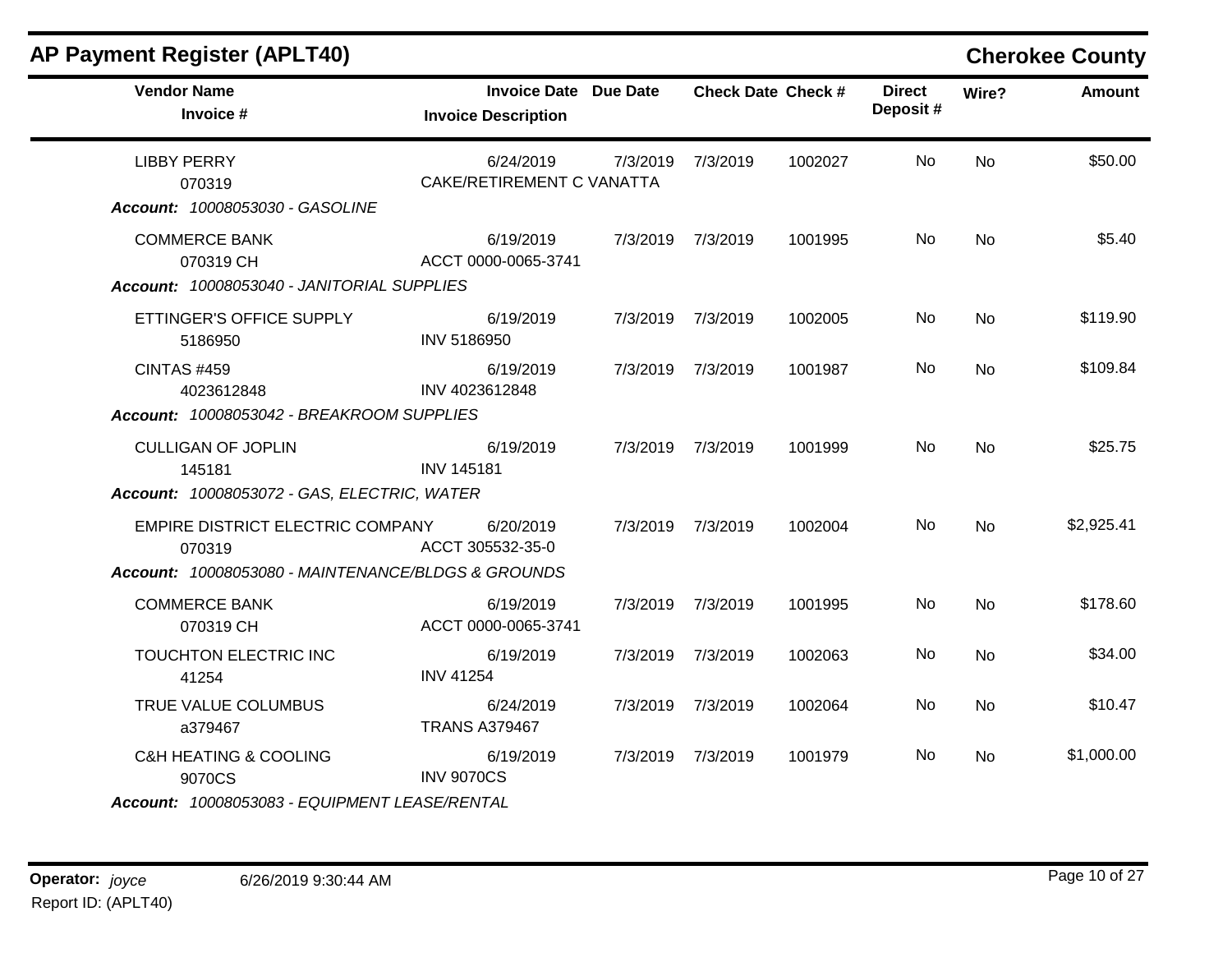| AP Payment Register (APLT40)             |                                                     |          |                           |         |                           |           | <b>Cherokee County</b> |
|------------------------------------------|-----------------------------------------------------|----------|---------------------------|---------|---------------------------|-----------|------------------------|
| <b>Vendor Name</b><br>Invoice #          | Invoice Date Due Date<br><b>Invoice Description</b> |          | <b>Check Date Check #</b> |         | <b>Direct</b><br>Deposit# | Wire?     | Amount                 |
| <b>PITNEY BOWES</b><br>070319            | 6/19/2019<br>ACCT 0011679192                        | 7/3/2019 | 7/3/2019                  | 1002046 | No                        | <b>No</b> | \$1,573.68             |
| Account: 10008053089 - OTHER CONTRACTUAL |                                                     |          |                           |         |                           |           |                        |
| DERFELT'S BAXTER CHAPEL<br>070319        | 6/20/2019<br>ACCT 2019000062                        | 7/3/2019 | 7/3/2019                  | 1002000 | No                        | <b>No</b> | \$595.00               |
|                                          | .                                                   |          |                           | .       | $\sim$ $\sim$             |           | $A = A A A A A$        |

|                 |                                      | Account: 10008053089 - OTHER CONTRACTUAL    |                                       |                                        |                   |         |     |           |               |
|-----------------|--------------------------------------|---------------------------------------------|---------------------------------------|----------------------------------------|-------------------|---------|-----|-----------|---------------|
|                 | 070319                               | DERFELT'S BAXTER CHAPEL                     | 6/20/2019<br>ACCT 2019000062          |                                        | 7/3/2019 7/3/2019 | 1002000 | No  | <b>No</b> | \$595.00      |
|                 | 1341                                 | FRONTIER FORENSICS MIDWEST, LLC             | 6/19/2019<br><b>INV 1341</b>          |                                        | 7/3/2019 7/3/2019 | 1002010 | No  | <b>No</b> | \$5,232.00    |
|                 | <b>KENNETH E MAXTON</b><br>070319    |                                             | 6/24/2019<br><b>CORONER BILLING</b>   |                                        | 7/3/2019 7/3/2019 | 1002023 | No. | <b>No</b> | \$80.00       |
|                 | 070319                               | PITNEY BOWES PURCHASE POWER                 | 6/19/2019<br>ACCT 8000-9000-0557-1587 |                                        | 7/3/2019 7/3/2019 | 1002047 | No  | <b>No</b> | \$6,204.43    |
|                 | 070319                               | REFLECTIONS MEMORIAL SERIVCES LLC           | 6/20/2019                             | <b>CREMATION, GILBERT OTTO WARNICK</b> | 7/3/2019 7/3/2019 | 1002055 | No. | <b>No</b> | \$675.00      |
|                 | <b>Subtotal for Department: 080:</b> |                                             |                                       |                                        |                   |         |     |           |               |
| Dept:           | 090                                  | <b>EMERGENCY PREPAREDNESS</b>               |                                       |                                        |                   |         |     |           | \$18,819.48   |
|                 |                                      | Account: 10009053030 - GASOLINE             |                                       |                                        |                   |         |     |           |               |
|                 | <b>COMMERCE BANK</b><br>070319 EP    |                                             | 6/19/2019<br>ACCT 0000-0088-8099      |                                        | 7/3/2019 7/3/2019 | 1001995 | No  | <b>No</b> | \$60.15       |
|                 |                                      | Account: 10009053072 - GAS, ELECTRIC, WATER |                                       |                                        |                   |         |     |           |               |
|                 | <b>WESTAR ENERGY</b><br>070319       |                                             | 6/19/2019<br>ACCT 2457329745          |                                        | 7/3/2019 7/3/2019 | 1002068 | No  | <b>No</b> | \$33.73       |
|                 | 070319 EP                            | EMPIRE DISTRICT ELECTRIC COMPANY            | 6/20/2019<br>ACCT 122003-60-1         |                                        | 7/3/2019 7/3/2019 | 1002004 | No  | <b>No</b> | \$107.84      |
|                 | <b>Subtotal for Department: 090:</b> |                                             |                                       |                                        |                   |         |     |           |               |
| Dept:           | 095                                  | <b>HUMAN RESOURCE</b>                       |                                       |                                        |                   |         |     |           | \$201.72      |
|                 |                                      |                                             |                                       |                                        |                   |         |     |           | Page 11 of 27 |
| Operator: joyce |                                      | 6/26/2019 9:30:44 AM                        |                                       |                                        |                   |         |     |           |               |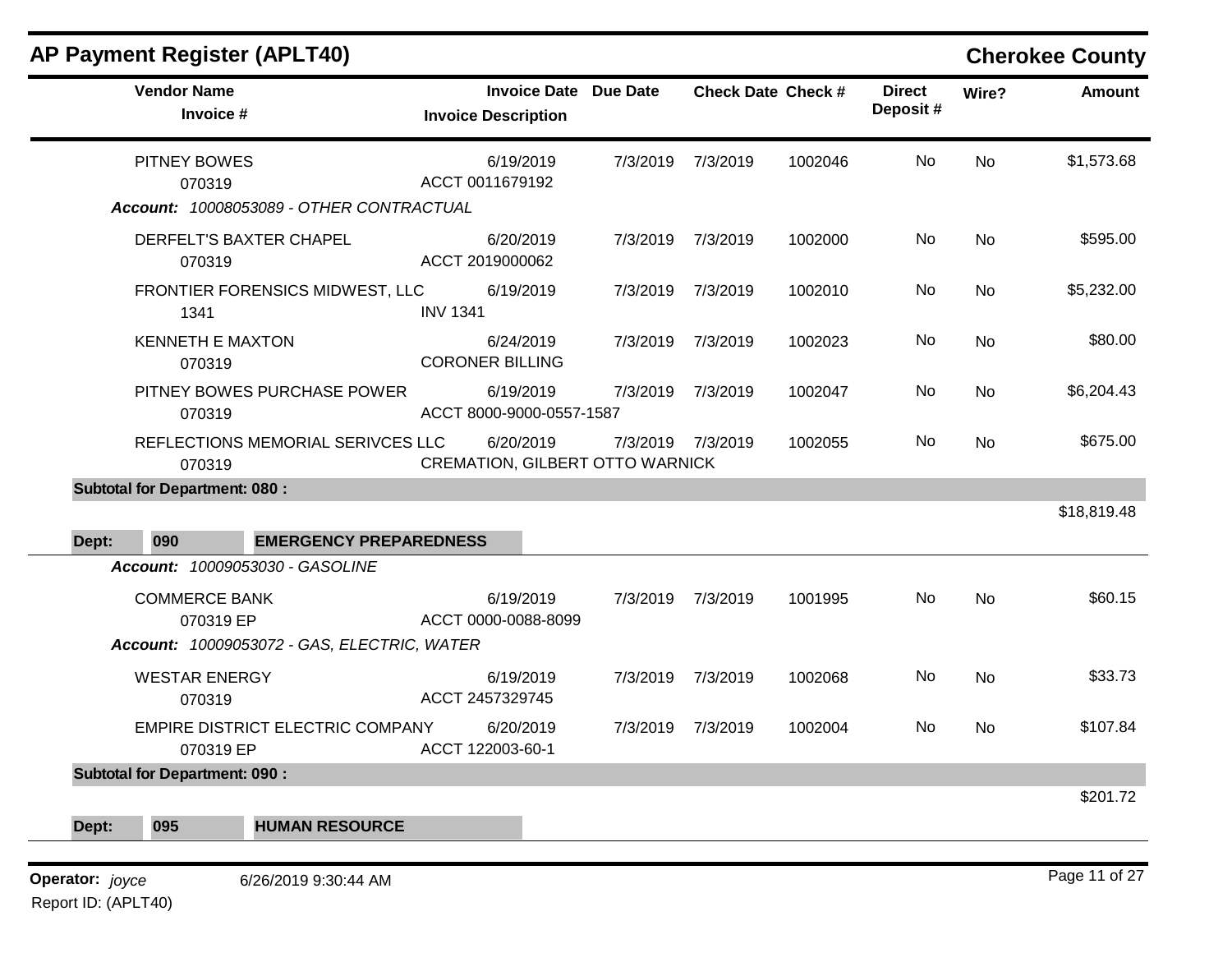| <b>AP Payment Register (APLT40)</b>            |                    |                                                            |          |                           |         |                           |       | <b>Cherokee County</b> |
|------------------------------------------------|--------------------|------------------------------------------------------------|----------|---------------------------|---------|---------------------------|-------|------------------------|
| <b>Vendor Name</b><br>Invoice #                |                    | <b>Invoice Date Due Date</b><br><b>Invoice Description</b> |          | <b>Check Date Check #</b> |         | <b>Direct</b><br>Deposit# | Wire? | <b>Amount</b>          |
| Account: 10009553089 - OTHER CONTRACTUAL       |                    |                                                            |          |                           |         |                           |       |                        |
| POSTMASTER GENERAL<br>070319                   |                    | 6/24/2019<br>PO BOX YEARLY RENTAL                          | 7/3/2019 | 7/3/2019                  | 1002048 | No                        | No    | \$92.00                |
| <b>Subtotal for Department: 095:</b>           |                    |                                                            |          |                           |         |                           |       |                        |
| 170<br><b>JUVENILE DETENTION</b><br>Dept:      |                    |                                                            |          |                           |         |                           |       | \$92.00                |
| Account: 10017053089 - OTHER CONTRACTUAL       |                    |                                                            |          |                           |         |                           |       |                        |
| SEK REGIONAL JUVENILE DETENTION CTR<br>6578    | <b>INV 6578</b>    | 6/19/2019                                                  | 7/3/2019 | 7/3/2019                  | 1002056 | No                        | No    | \$9,665.00             |
| <b>Subtotal for Department: 170:</b>           |                    |                                                            |          |                           |         |                           |       |                        |
| 330<br><b>DEPT OFFICE SUPPLY</b><br>Dept:      |                    |                                                            |          |                           |         |                           |       | \$9,665.00             |
| Account: 10033053622 - SHERIFF OFFICE SUPPLY   |                    |                                                            |          |                           |         |                           |       |                        |
| QUILL CORPORATION<br>7913004                   | <b>INV 7913004</b> | 6/19/2019                                                  | 7/3/2019 | 7/3/2019                  | 1002053 | No                        | No    | \$309.72               |
| QUILL CORPORATION<br>7937558                   | <b>INV 7937558</b> | 6/19/2019                                                  | 7/3/2019 | 7/3/2019                  | 1002053 | No                        | No    | \$15.79                |
| ETTINGER'S OFFICE SUPPLY<br>5122000            | <b>INV 5122000</b> | 6/19/2019                                                  | 7/3/2019 | 7/3/2019                  | 1002005 | No                        | No    | \$1,554.69             |
| Account: 10033053623 - TREASURER OFFICE SUPPLY |                    |                                                            |          |                           |         |                           |       |                        |
| ETTINGER'S OFFICE SUPPLY<br>5186960            | INV 5186960        | 6/24/2019                                                  | 7/3/2019 | 7/3/2019                  | 1002005 | No                        | No    | \$15.68                |
| ETTINGER'S OFFICE SUPPLY<br>5189500            | <b>INV 5189500</b> | 6/24/2019                                                  | 7/3/2019 | 7/3/2019                  | 1002005 | No                        | No    | \$199.77               |
| Account: 10033053626 - HR OFFICE SUPPLY        |                    |                                                            |          |                           |         |                           |       |                        |
| ETTINGER'S OFFICE SUPPLY<br>5185090            | INV 5185090        | 6/19/2019                                                  |          | 7/3/2019 7/3/2019         | 1002005 | No                        | No    | \$97.24                |
| Operator: joyce<br>6/26/2019 9:30:44 AM        |                    |                                                            |          |                           |         |                           |       | Page 12 of 27          |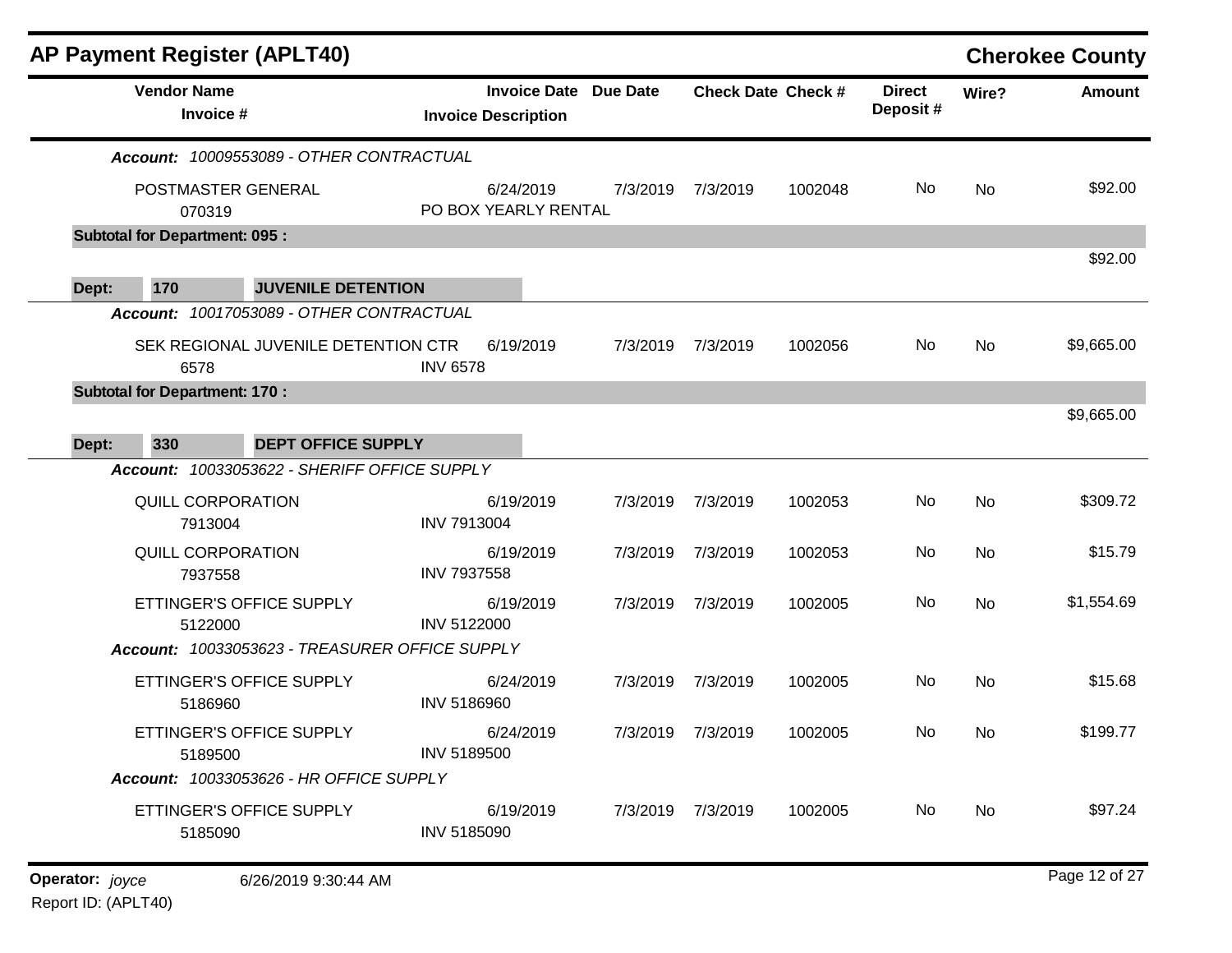| <b>AP Payment Register (APLT40)</b>                                              |                                                            |          |                   |                           |                           |           | <b>Cherokee County</b> |
|----------------------------------------------------------------------------------|------------------------------------------------------------|----------|-------------------|---------------------------|---------------------------|-----------|------------------------|
| <b>Vendor Name</b><br>Invoice #                                                  | <b>Invoice Date Due Date</b><br><b>Invoice Description</b> |          |                   | <b>Check Date Check #</b> | <b>Direct</b><br>Deposit# | Wire?     | <b>Amount</b>          |
| Account: 10033053628 - HWY OFFICE SUPPLY                                         |                                                            |          |                   |                           |                           |           |                        |
| ETTINGER'S OFFICE SUPPLY<br>5186870<br>Account: 10033053630 - ATTY OFFICE SUPPLY | 6/19/2019<br><b>INV 5186870</b>                            |          | 7/3/2019 7/3/2019 | 1002005                   | No                        | No        | \$19.56                |
| ETTINGER'S OFFICE SUPPLY<br>5188670                                              | 6/24/2019<br><b>INV 5188670</b>                            | 7/3/2019 | 7/3/2019          | 1002005                   | No                        | <b>No</b> | \$58.79                |
| Account: 10033053632 - COUNTY CLERK                                              |                                                            |          |                   |                           |                           |           |                        |
| <b>MCCARTY'S</b><br>P6224500                                                     | 6/19/2019<br><b>INV P6224500</b>                           | 7/3/2019 | 7/3/2019          | 1002030                   | No                        | No        | \$17.60                |
| <b>MCCARTY'S</b><br>P6216200                                                     | 6/19/2019<br><b>INV P6216200</b>                           | 7/3/2019 | 7/3/2019          | 1002030                   | No                        | <b>No</b> | \$116.89               |
| <b>COMMERCE BANK</b><br>070319 CL                                                | 6/19/2019<br>ACCT 0000-1003-7232                           | 7/3/2019 | 7/3/2019          | 1001995                   | No.                       | No        | \$91.35                |
| <b>Subtotal for Department: 330:</b>                                             |                                                            |          |                   |                           |                           |           |                        |
|                                                                                  |                                                            |          |                   |                           |                           |           | \$2,497.08             |
| <b>Subtotal for Fund: 100:</b><br>110<br><b>ROAD AND BRIDGE</b><br>Fund:         |                                                            |          |                   |                           |                           |           | \$80,098.26            |
| 000<br><b>NON-DEPARTMENTAL</b><br>Dept:                                          |                                                            |          |                   |                           |                           |           |                        |
| Account: 11000053031 - DIESEL FUEL                                               |                                                            |          |                   |                           |                           |           |                        |
| MFA OIL - NEOSHO 1055<br>1179437 HWY                                             | 6/18/2019<br>INV #1179437                                  | 7/3/2019 | 7/3/2019          | 1002033                   | No.                       | <b>No</b> | \$609.78               |
| MFA OIL - NEOSHO 1055<br>1179426 HWY                                             | 6/18/2019<br>INV #1179426                                  | 7/3/2019 | 7/3/2019          | 1002034                   | No.                       | No        | \$1,244.62             |
| MFA OIL - NEOSHO 1055<br>1179414 HWY                                             | 6/18/2019<br>INV #1179414                                  | 7/3/2019 | 7/3/2019          | 1002033                   | No                        | No        | \$602.77               |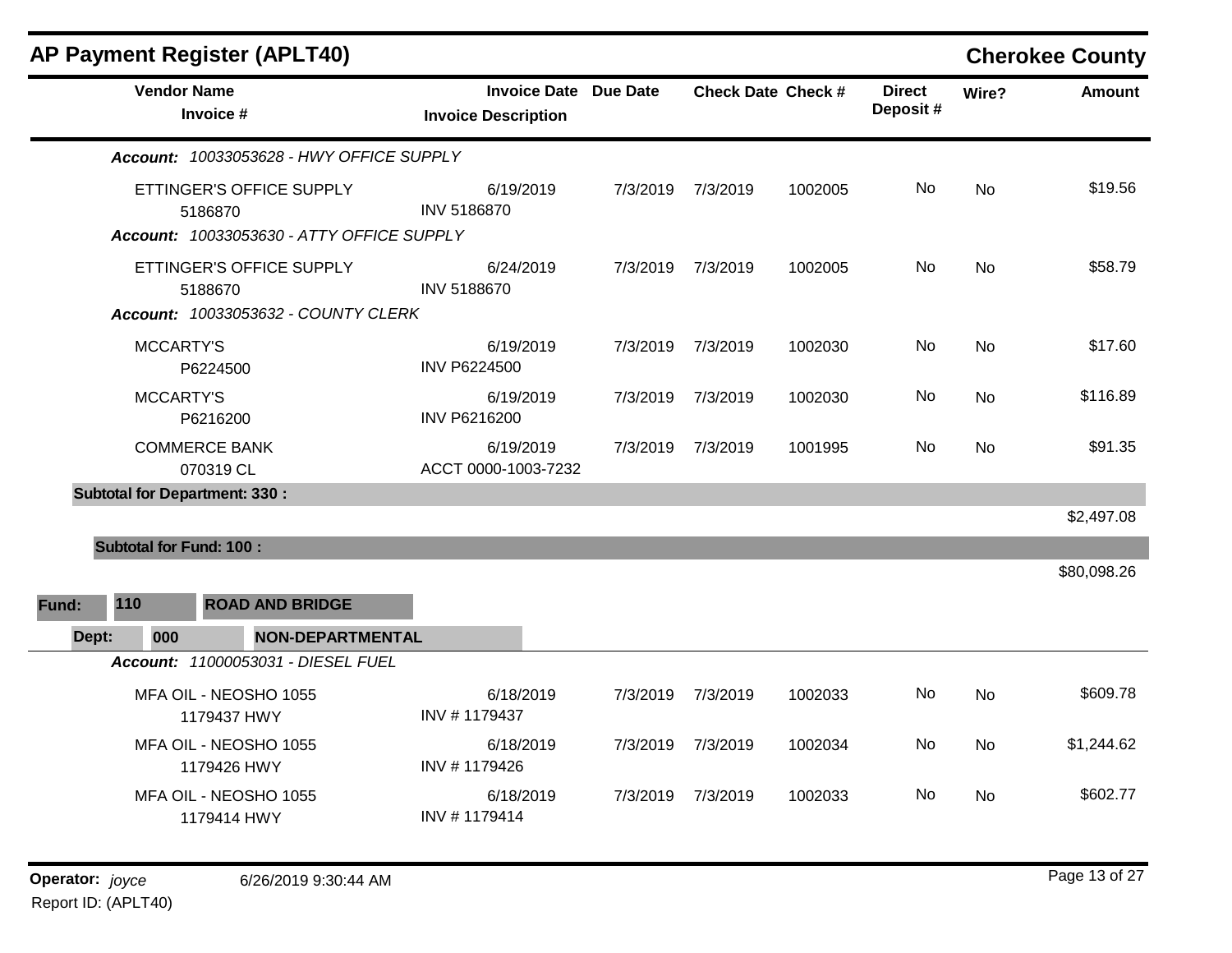| <b>AP Payment Register (APLT40)</b>  |                                                            |          |                           |         |                           |           | <b>Cherokee County</b> |
|--------------------------------------|------------------------------------------------------------|----------|---------------------------|---------|---------------------------|-----------|------------------------|
| <b>Vendor Name</b><br>Invoice #      | <b>Invoice Date Due Date</b><br><b>Invoice Description</b> |          | <b>Check Date Check #</b> |         | <b>Direct</b><br>Deposit# | Wire?     | <b>Amount</b>          |
| MFA OIL - NEOSHO 1055<br>1179392 HWY | 6/18/2019<br>INV #1179392                                  | 7/3/2019 | 7/3/2019                  | 1002033 | No.                       | <b>No</b> | \$954.46               |
| MFA OIL - NEOSHO 1055<br>1176970 HWY | 6/18/2019<br>INV #1176970                                  | 7/3/2019 | 7/3/2019                  | 1002033 | No                        | No        | \$977.04               |
| MFA OIL - NEOSHO 1055<br>1176955 HWY | 6/18/2019<br>INV #1176955                                  | 7/3/2019 | 7/3/2019                  | 1002034 | No                        | <b>No</b> | \$1,385.86             |
| MFA OIL - NEOSHO 1055<br>1176933 HWY | 6/18/2019<br>INV #1176933                                  | 7/3/2019 | 7/3/2019                  | 1002033 | No.                       | No.       | \$671.17               |
| MFA OIL - NEOSHO 1055<br>1172998 HWY | 6/13/2019<br>INV #1172998                                  | 7/3/2019 | 7/3/2019                  | 1002034 | No                        | <b>No</b> | \$2,314.60             |
| MFA OIL - NEOSHO 1055<br>1170139 HWY | 6/11/2019<br>INV #1170139                                  | 7/3/2019 | 7/3/2019                  | 1002033 | No.                       | <b>No</b> | \$639.44               |
| MFA OIL - NEOSHO 1055<br>1170138 HWY | 6/11/2019<br>INV #1170138                                  | 7/3/2019 | 7/3/2019                  | 1002033 | No.                       | <b>No</b> | \$650.86               |
| MFA OIL - NEOSHO 1055<br>2357810 HWY | 6/18/2019<br>INV #2357810                                  | 7/3/2019 | 7/3/2019                  | 1002034 | No                        | No        | (\$678.98)             |
| MFA OIL - NEOSHO 1055<br>1176831 HWY | 6/18/2019<br>INV #1176831                                  | 7/3/2019 | 7/3/2019                  | 1002033 | No.                       | No.       | \$678.98               |
| MFA OIL - NEOSHO 1055<br>2357803 HWY | 6/18/2019<br>INV #2357803                                  | 7/3/2019 | 7/3/2019                  | 1002034 | No.                       | <b>No</b> | (\$977.04)             |
| MFA OIL - NEOSHO 1055<br>2357806 HWY | 6/18/2019<br>INV #2357806                                  | 7/3/2019 | 7/3/2019                  | 1002034 | No                        | No        | (\$671.17)             |
| MFA OIL - NEOSHO 1055<br>2357809 HWY | 6/18/2019<br>INV #2357809                                  | 7/3/2019 | 7/3/2019                  | 1002034 | No.                       | No.       | (\$1,385.86)           |
| Account: 11000053032 - OIL/GREASE    |                                                            |          |                           |         |                           |           |                        |
| FROST OIL COMPANY<br>530171 HWY      | 6/14/2019<br>INV #530171                                   | 7/3/2019 | 7/3/2019                  | 1002011 | No.                       | No.       | \$594.00               |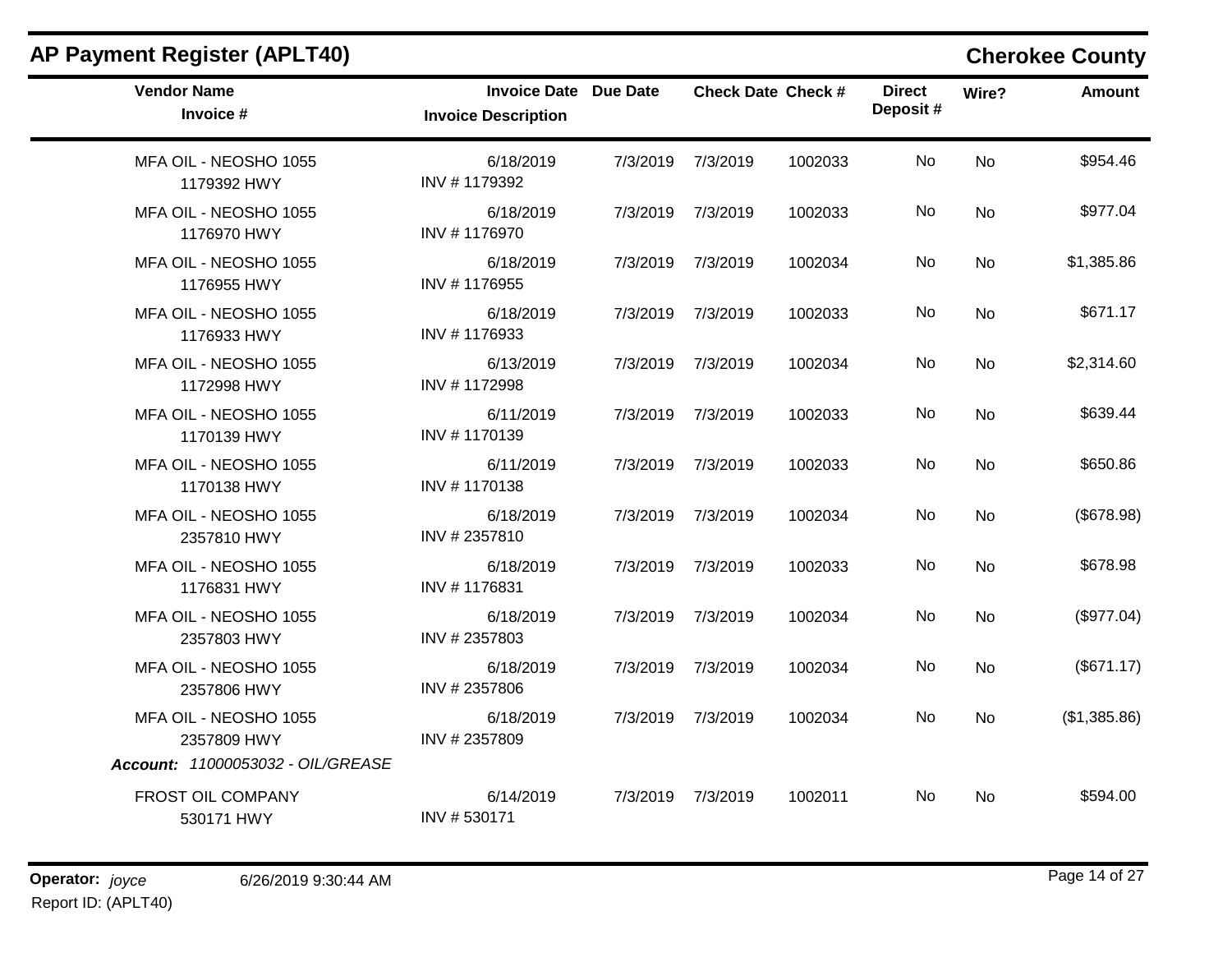| <b>AP Payment Register (APLT40)</b>                                                                 |                                                            |                   |                           |                           |           | <b>Cherokee County</b> |
|-----------------------------------------------------------------------------------------------------|------------------------------------------------------------|-------------------|---------------------------|---------------------------|-----------|------------------------|
| <b>Vendor Name</b><br>Invoice #                                                                     | <b>Invoice Date Due Date</b><br><b>Invoice Description</b> |                   | <b>Check Date Check #</b> | <b>Direct</b><br>Deposit# | Wire?     | Amount                 |
| Account: 11000053033 - TIRES                                                                        |                                                            |                   |                           |                           |           |                        |
| PURCELL TIRE & RUBBER COMPANY<br>2631996 HWY                                                        | 6/21/2019<br>INV #2631996                                  | 7/3/2019 7/3/2019 | 1002051                   | No                        | No        | \$792.00               |
| PURCELL TIRE & RUBBER COMPANY<br>2632040 HWY                                                        | 6/21/2019<br>INV #2632040                                  | 7/3/2019 7/3/2019 | 1002051                   | No.                       | No        | \$1,084.04             |
| KANSASLAND TIRE OF PITTSBURG<br>186977 HWY<br>Account: 11000053034 - ASPHALT                        | 4/17/2019<br>INV #186977                                   | 7/3/2019 7/3/2019 | 1002022                   | No                        | <b>No</b> | \$480.44               |
| TEETER'S ASPHALT & MATERIALS<br>7602 HWY                                                            | 6/17/2019<br>INV #7602                                     | 7/3/2019 7/3/2019 | 1002060                   | No                        | <b>No</b> | \$958.41               |
| TEETER'S ASPHALT & MATERIALS<br>7590 HWY                                                            | 6/12/2019<br>INV #7590                                     | 7/3/2019 7/3/2019 | 1002060                   | No.                       | <b>No</b> | \$584.11               |
| Account: 11000053037 - SIGNS/POSTS                                                                  |                                                            |                   |                           |                           |           |                        |
| NATIONAL SIGN CO INC<br>IN-190222 HWY                                                               | 6/13/2019<br>INV # IN-190222                               | 7/3/2019 7/3/2019 | 1002041                   | No.                       | <b>No</b> | \$940.00               |
| NATIONAL SIGN CO INC<br>IN-190326 HWY<br>Account: 11000053042 - BREAKROOM SUPPLIES                  | 6/20/2019<br>INV # IN-190326                               | 7/3/2019 7/3/2019 | 1002041                   | No.                       | No.       | \$1,082.16             |
| CLEAN THE UNIFORM CO JOPLIN<br>20069050 HWY                                                         | 6/10/2019<br>INV #20069050                                 | 7/3/2019 7/3/2019 | 1001992                   | No.                       | <b>No</b> | \$1.95                 |
| CLEAN THE UNIFORM CO JOPLIN<br>20070387 HWY<br>Account: 11000053074 - UTILITIES/TELEPHONE BILLS     | 6/17/2019<br>INV #20070387                                 | 7/3/2019 7/3/2019 | 1001992                   | No.                       | No        | \$82.56                |
| EMPIRE DISTRICT ELECTRIC COMPANY<br>158630-59-0 HWY 1<br>Account: 11000053079 - MACHINERY/EQUIPMENT | 6/11/2019<br>INV #158630-59-0                              | 7/3/2019 7/3/2019 | 1002004                   | No.                       | No        | \$187.75               |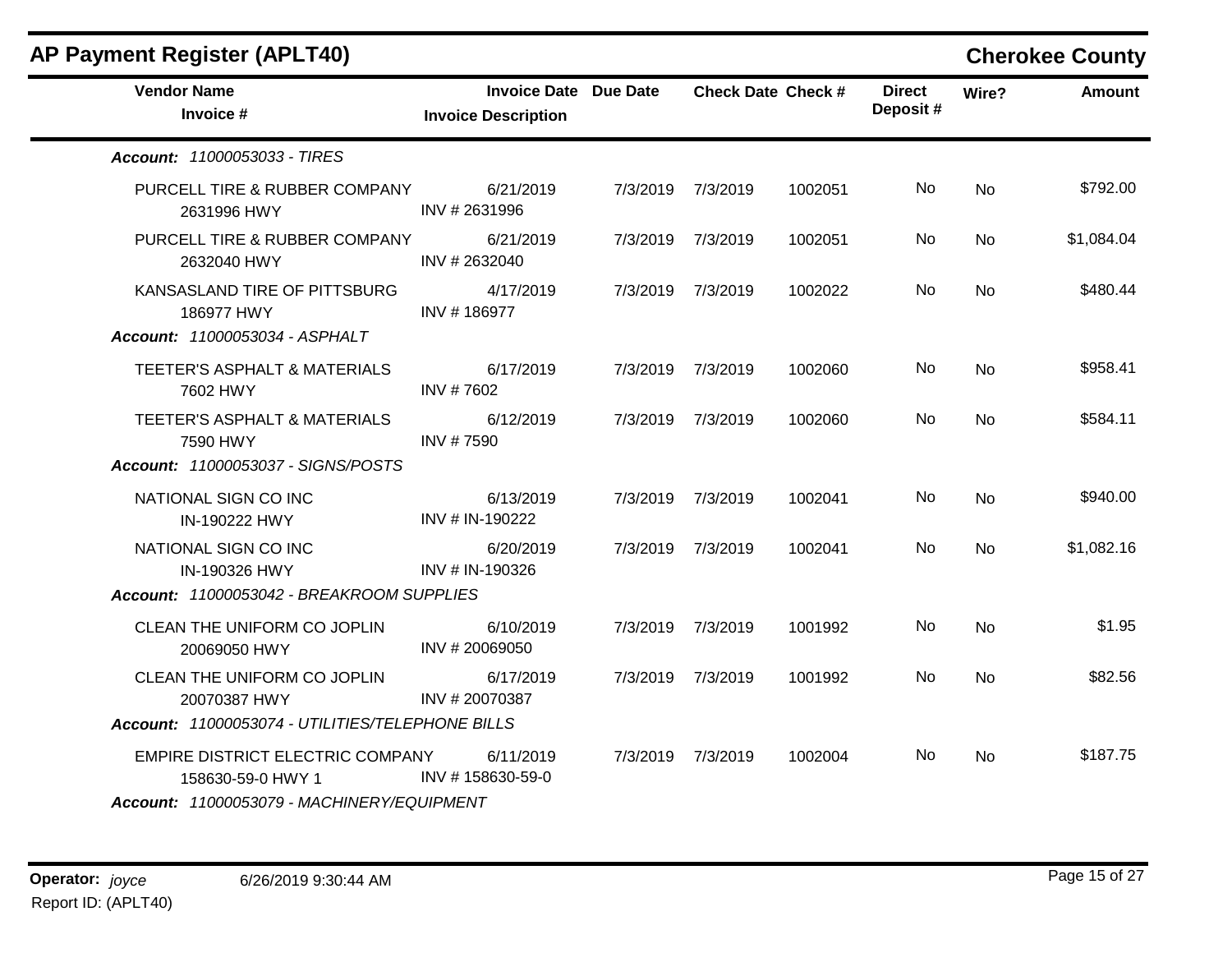| <b>Vendor Name</b><br>Invoice #                         | <b>Invoice Date Due Date</b><br><b>Invoice Description</b> |          | <b>Check Date Check #</b> |         | <b>Direct</b><br>Deposit# | Wire?     | <b>Amount</b> |
|---------------------------------------------------------|------------------------------------------------------------|----------|---------------------------|---------|---------------------------|-----------|---------------|
| <b>JOHN FABICK TRACTOR CO</b><br>PIJ00366436 HWY        | 6/19/2019<br>INV # PIJ00366436                             | 7/3/2019 | 7/3/2019                  | 1002018 | <b>No</b>                 | <b>No</b> | \$39.48       |
| <b>CINTAS FIRST AID &amp; SAFETY</b><br>84004185264 HWY | 6/14/2019<br>INV #8404185264                               | 7/3/2019 | 7/3/2019                  | 1001988 | No                        | <b>No</b> | \$40.14       |
| JOHN FABICK TRACTOR CO<br>PIJ00366354 HWY               | 6/18/2019<br>INV # PIJ00366354                             | 7/3/2019 | 7/3/2019                  | 1002018 | <b>No</b>                 | <b>No</b> | \$31.97       |
| JOHN FABICK TRACTOR CO<br>PIJ00366282 HWY               | 6/17/2019<br>INV # PIJ00366282                             | 7/3/2019 | 7/3/2019                  | 1002018 | No                        | <b>No</b> | \$12.05       |
| JOHN FABICK TRACTOR CO<br>PIJ00366355 HWY               | 6/18/2019<br>INV # PIJ00366355                             | 7/3/2019 | 7/3/2019                  | 1002018 | <b>No</b>                 | No        | \$4.32        |
| TRUE VALUE COLUMBUS<br>A379212 HWY                      | 6/21/2019<br>INV # A379212                                 | 7/3/2019 | 7/3/2019                  | 1002064 | <b>No</b>                 | <b>No</b> | \$24.25       |
| JOHN FABICK TRACTOR CO<br>PIJ00366281 HWY               | 6/17/2019<br>INV # PIJ00366281                             | 7/3/2019 | 7/3/2019                  | 1002018 | No                        | <b>No</b> | \$80.41       |
| JOHN FABICK TRACTOR CO<br>PIJ00366094 HWY               | 6/13/2019<br>INV # PIJ00366094                             | 7/3/2019 | 7/3/2019                  | 1002018 | <b>No</b>                 | <b>No</b> | \$122.65      |
| JOHN FABICK TRACTOR CO<br>PIJ00366007 HWY               | 6/12/2019<br>INV # PIJ00366007                             | 7/3/2019 | 7/3/2019                  | 1002018 | No                        | <b>No</b> | \$13.56       |
| JOHN FABICK TRACTOR CO<br>SIJ00094954 HWY               | 6/17/2019<br>INV # SIJ00094954                             | 7/3/2019 | 7/3/2019                  | 1002018 | <b>No</b>                 | <b>No</b> | \$429.83      |
| JOHN FABICK TRACTOR CO<br>PIJ00366006 HWY               | 6/12/2019<br>INV # PIJ00366006                             | 7/3/2019 | 7/3/2019                  | 1002018 | <b>No</b>                 | <b>No</b> | \$80.45       |
| JOHN FABICK TRACTOR CO<br>PIJ00366005 HWY               | 6/12/2019<br>INV # PIJ00366005                             | 7/3/2019 | 7/3/2019                  | 1002018 | No                        | <b>No</b> | \$139.45      |
| JOHN FABICK TRACTOR CO<br>PIJ00366438 HWY               | 6/19/2019<br>INV # PIJ00366438                             | 7/3/2019 | 7/3/2019                  | 1002018 | No                        | <b>No</b> | (\$190.37)    |
| JOHN FABICK TRACTOR CO<br>PIJ00366093 HWY               | 6/13/2019<br>INV # PIJ00366093                             | 7/3/2019 | 7/3/2019                  | 1002018 | No                        | <b>No</b> | \$48.36       |

**Operator:** joyce 6/26/2019 9:30:44 AM *Page 16 of 27* Report ID: (APLT40)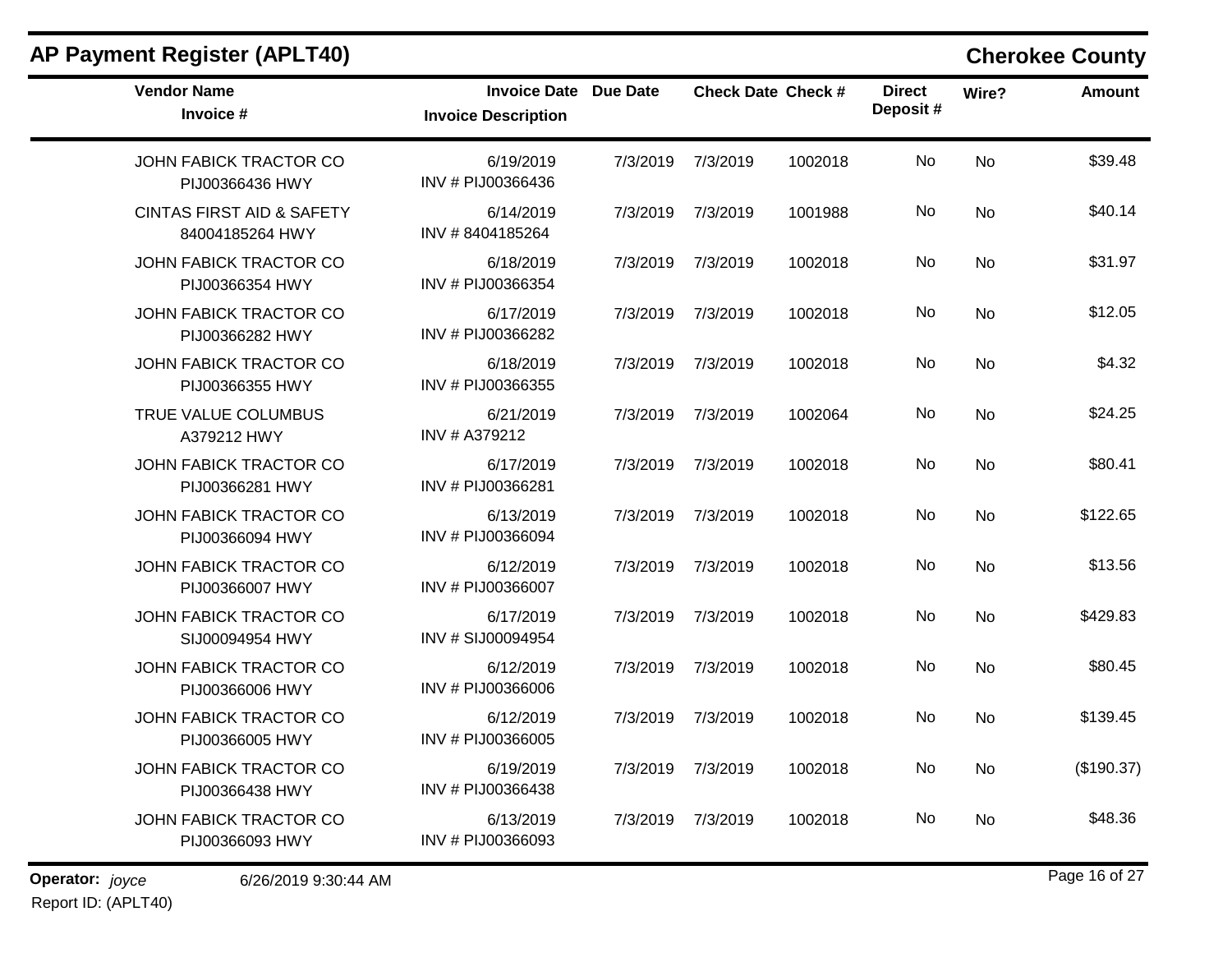| <b>AP Payment Register (APLT40)</b>                  |                                                            |          |                           |         |                           |           | <b>Cherokee County</b> |
|------------------------------------------------------|------------------------------------------------------------|----------|---------------------------|---------|---------------------------|-----------|------------------------|
| <b>Vendor Name</b><br>Invoice #                      | <b>Invoice Date Due Date</b><br><b>Invoice Description</b> |          | <b>Check Date Check #</b> |         | <b>Direct</b><br>Deposit# | Wire?     | Amount                 |
| JOHN FABICK TRACTOR CO<br>PIJ00366606 HWY            | 6/21/2019<br>INV # PIJ00366606                             | 7/3/2019 | 7/3/2019                  | 1002017 | No                        | <b>No</b> | \$411.39               |
| NATALINIS AUTOMOTIVE<br>706180 HWY                   | 6/20/2019<br>INV #706180                                   | 7/3/2019 | 7/3/2019                  | 1002039 | No                        | No        | \$26.98                |
| <b>FARMERS COOPERATIVE ASSOCIATION</b><br>253761 HWY | 6/21/2014<br>INV #253761                                   | 7/3/2019 | 7/3/2019                  | 1002006 | No                        | No        | \$33.29                |
| <b>FLEETPRIDE</b><br>28931010 HWY                    | 6/10/2019<br>INV #28931010                                 | 7/3/2019 | 7/3/2019                  | 1002008 | No                        | <b>No</b> | \$88.94                |
| <b>FLEETPRIDE</b><br>28996685 HWY                    | 6/10/2019<br>INV #28996685                                 | 7/3/2019 | 7/3/2019                  | 1002008 | No                        | <b>No</b> | \$96.25                |
| <b>FLEETPRIDE</b><br>29320969 HWY                    | 6/14/2019<br>INV #29320969                                 | 7/3/2019 | 7/3/2019                  | 1002008 | No                        | <b>No</b> | \$125.38               |
| NATALINIS AUTOMOTIVE<br>706507 HWY                   | 6/24/2019<br>INV #706507                                   | 7/3/2019 | 7/3/2019                  | 1002040 | No                        | No        | \$206.44               |
| <b>KIRKLAND</b><br>367843 HWY                        | 6/12/2019<br>INV #367843                                   | 7/3/2019 | 7/3/2019                  | 1002024 | No                        | <b>No</b> | \$23.00                |
| <b>KIRKLAND</b><br>367879 HWY                        | 6/19/2019<br>INV #367879                                   | 7/3/2019 | 7/3/2019                  | 1002024 | No                        | <b>No</b> | \$32.96                |
| NATALINIS AUTOMOTIVE<br>706144 HWY                   | 6/19/2019<br>INV #706144                                   | 7/3/2019 | 7/3/2019                  | 1002039 | No                        | No        | \$18.90                |
| NATALINIS AUTOMOTIVE<br>706137 HWY                   | 6/19/2019<br>INV #706137                                   | 7/3/2019 | 7/3/2019                  | 1002039 | No                        | No        | \$11.78                |
| NATALINIS AUTOMOTIVE<br>706133 HWY                   | 6/19/2019<br>INV #706133                                   | 7/3/2019 | 7/3/2019                  | 1002039 | No                        | <b>No</b> | \$341.83               |
| NATALINIS AUTOMOTIVE<br>705974 HWY                   | 6/18/2019<br>INV #705974                                   |          | 7/3/2019 7/3/2019         | 1002039 | No                        | No        | \$17.49                |
| NATALINIS AUTOMOTIVE<br>706233 HWY                   | 6/20/2019<br>INV #706233                                   |          | 7/3/2019 7/3/2019         | 1002039 | No                        | No        | \$1.50                 |

# Report ID: (APLT40)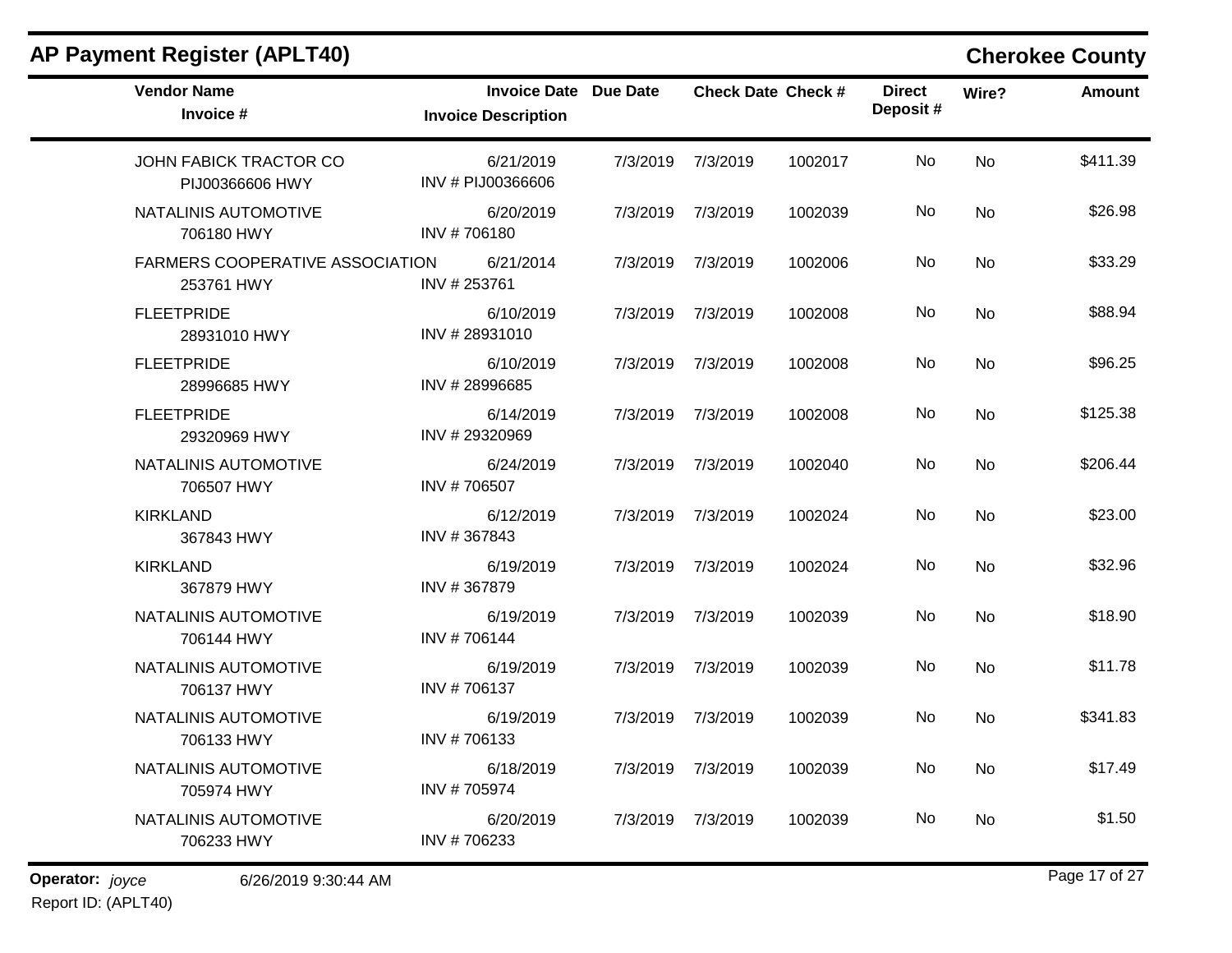| <b>Vendor Name</b><br>Invoice #               | <b>Invoice Date Due Date</b><br><b>Invoice Description</b> |          |                   | <b>Check Date Check #</b> | <b>Direct</b><br>Deposit# | Wire?     | Amount   |
|-----------------------------------------------|------------------------------------------------------------|----------|-------------------|---------------------------|---------------------------|-----------|----------|
| JOPLIN FREIGHTLINER SALES INC<br>56482606 HWY | 6/21/2019<br>INV #56482606                                 | 7/3/2019 | 7/3/2019          | 1002019                   | No                        | <b>No</b> | \$601.38 |
| MUNICIPAL INDUSTRIAL SUPPLY<br>3044 HWY       | 6/11/2019<br>INV #3044                                     |          | 7/3/2019 7/3/2019 | 1002037                   | No.                       | No        | \$598.32 |
| JOHN FABICK TRACTOR CO<br>PIJ00366526 HWY     | 6/20/2019<br>INV # PIJ00366526                             |          | 7/3/2019 7/3/2019 | 1002018                   | No                        | No        | \$11.28  |
| NATALINIS AUTOMOTIVE<br>705827 HWY            | 6/17/2019<br>INV #705827                                   |          | 7/3/2019 7/3/2019 | 1002039                   | No                        | No        | \$43.11  |
| NATALINIS AUTOMOTIVE<br>705193 HWY            | 6/10/2019<br>INV #705193                                   | 7/3/2019 | 7/3/2019          | 1002038                   | No.                       | No.       | \$29.99  |
| NATALINIS AUTOMOTIVE<br>705205 HWY            | 6/10/2019<br>INV #705205                                   | 7/3/2019 | 7/3/2019          | 1002038                   | No                        | <b>No</b> | \$3.99   |
| NATALINIS AUTOMOTIVE<br>705268 HWY            | 6/11/2019<br>INV #705268                                   |          | 7/3/2019 7/3/2019 | 1002038                   | No.                       | <b>No</b> | \$270.37 |
| NATALINIS AUTOMOTIVE<br>705307 HWY            | 6/11/2019<br>INV #705307                                   | 7/3/2019 | 7/3/2019          | 1002038                   | No                        | <b>No</b> | \$64.42  |
| NATALINIS AUTOMOTIVE<br>705379 HWY            | 6/12/2019<br>INV #705379                                   | 7/3/2019 | 7/3/2019          | 1002038                   | No.                       | <b>No</b> | \$38.24  |
| NATALINIS AUTOMOTIVE<br>705629 HWY            | 6/14/2019<br>INV #705629                                   |          | 7/3/2019 7/3/2019 | 1002039                   | No                        | <b>No</b> | \$84.99  |
| NATALINIS AUTOMOTIVE<br>705627 HWY            | 6/14/2019<br>INV #705627                                   |          | 7/3/2019 7/3/2019 | 1002038                   | No.                       | No        | \$29.01  |
| NATALINIS AUTOMOTIVE<br>705475 HWY            | 6/12/2019<br>INV #705475                                   |          | 7/3/2019 7/3/2019 | 1002038                   | No                        | No.       | \$2.44   |
| NATALINIS AUTOMOTIVE<br>705479 HWY            | 6/12/2019<br>INV #705479                                   |          | 7/3/2019 7/3/2019 | 1002038                   | No                        | No        | \$67.20  |
| NATALINIS AUTOMOTIVE<br>705519 HWY            | 6/13/2019<br>INV #705519                                   | 7/3/2019 | 7/3/2019          | 1002038                   | No.                       | No.       | \$5.99   |

**Operator:** joyce 6/26/2019 9:30:44 AM **Page 18 of 27** Report ID: (APLT40)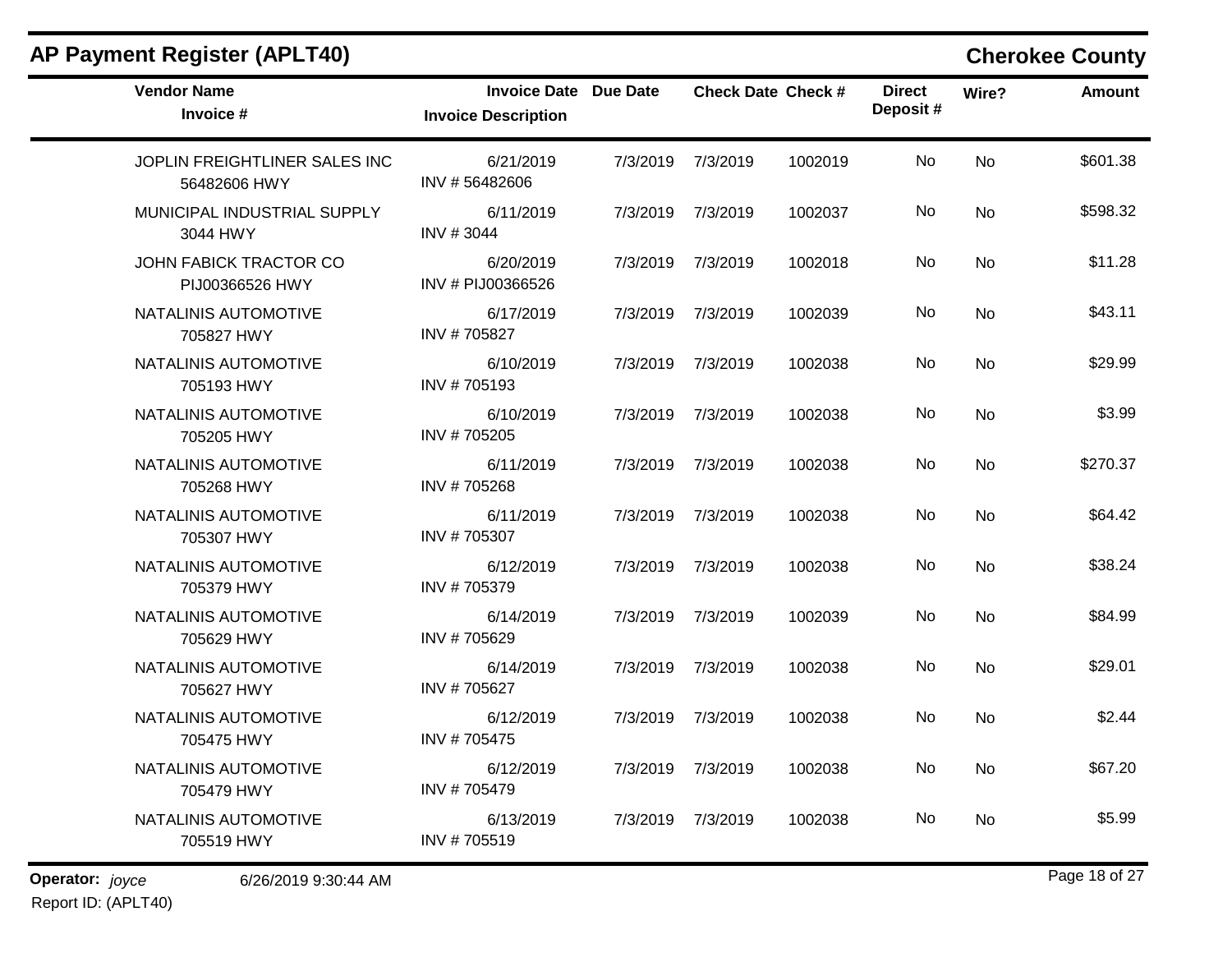| <b>AP Payment Register (APLT40)</b>           |                                                            |          |                           |         |                           |           | <b>Cherokee County</b> |
|-----------------------------------------------|------------------------------------------------------------|----------|---------------------------|---------|---------------------------|-----------|------------------------|
| <b>Vendor Name</b><br>Invoice #               | <b>Invoice Date Due Date</b><br><b>Invoice Description</b> |          | <b>Check Date Check #</b> |         | <b>Direct</b><br>Deposit# | Wire?     | Amount                 |
| NATALINIS AUTOMOTIVE<br>705586 HWY            | 6/13/2019<br>INV #705586                                   | 7/3/2019 | 7/3/2019                  | 1002038 | No                        | <b>No</b> | \$390.91               |
| JOPLIN FREIGHTLINER SALES INC<br>56377206 HWY | 7/3/2019<br>INV #56377206                                  | 7/3/2019 | 7/3/2019                  | 1002019 | No                        | No        | \$127.03               |
| NATALINIS AUTOMOTIVE<br>706494 HWY            | 6/24/2019<br>INV #706494                                   | 7/3/2019 | 7/3/2019                  | 1002040 | No                        | No        | \$33.94                |
| <b>HERITAGE TRACTOR</b><br>10367514 HWY       | 6/10/2019<br>INV #10367514                                 | 7/3/2019 | 7/3/2019                  | 1002014 | No                        | <b>No</b> | \$176.91               |
| <b>HERITAGE TRACTOR</b><br>10367515 HWY       | 6/10/2019<br>INV #10367515                                 | 7/3/2019 | 7/3/2019                  | 1002014 | No                        | <b>No</b> | \$712.72               |
| <b>HERITAGE TRACTOR</b><br>10370706 HWY       | 6/11/2019<br>INV #10370706                                 | 7/3/2019 | 7/3/2019                  | 1002014 | No                        | No        | \$84.79                |
| <b>HERITAGE TRACTOR</b><br>10385323 HWY       | 6/21/2019<br>INV #10385323                                 | 7/3/2019 | 7/3/2019                  | 1002014 | No                        | No        | \$100.96               |
| <b>HERITAGE TRACTOR</b><br>10385326 HWY       | 6/21/2019<br>INV #10385326                                 | 7/3/2019 | 7/3/2019                  | 1002014 | No                        | <b>No</b> | \$84.79                |
| NATALINIS AUTOMOTIVE<br>706496 HWY            | 6/24/2019<br>INV #706496                                   | 7/3/2019 | 7/3/2019                  | 1002040 | No                        | <b>No</b> | \$35.16                |
| NATALINIS AUTOMOTIVE<br>705624 HWY            | 6/14/2019<br>INV #705624                                   | 7/3/2019 | 7/3/2019                  | 1002038 | No                        | No        | \$5.99                 |
| JOPLIN FREIGHTLINER SALES INC<br>180157 HWY   | 6/12/2019<br>INV #180157                                   | 7/3/2019 | 7/3/2019                  | 1002019 | No                        | No        | \$635.42               |
| JOPLIN FREIGHTLINER SALES INC<br>180236 HWY   | 6/17/2019<br>INV #180236                                   | 7/3/2019 | 7/3/2019                  | 1002019 | No                        | <b>No</b> | \$1,045.22             |
| NATALINIS AUTOMOTIVE<br>706389 HWY            | 6/21/2019<br>INV #706389                                   |          | 7/3/2019 7/3/2019         | 1002040 | No                        | No        | \$94.71                |
| NATALINIS AUTOMOTIVE<br>706361 HWY            | 6/21/2019<br>INV #706361                                   |          | 7/3/2019 7/3/2019         | 1002040 | No                        | No        | \$128.48               |

Report ID: (APLT40)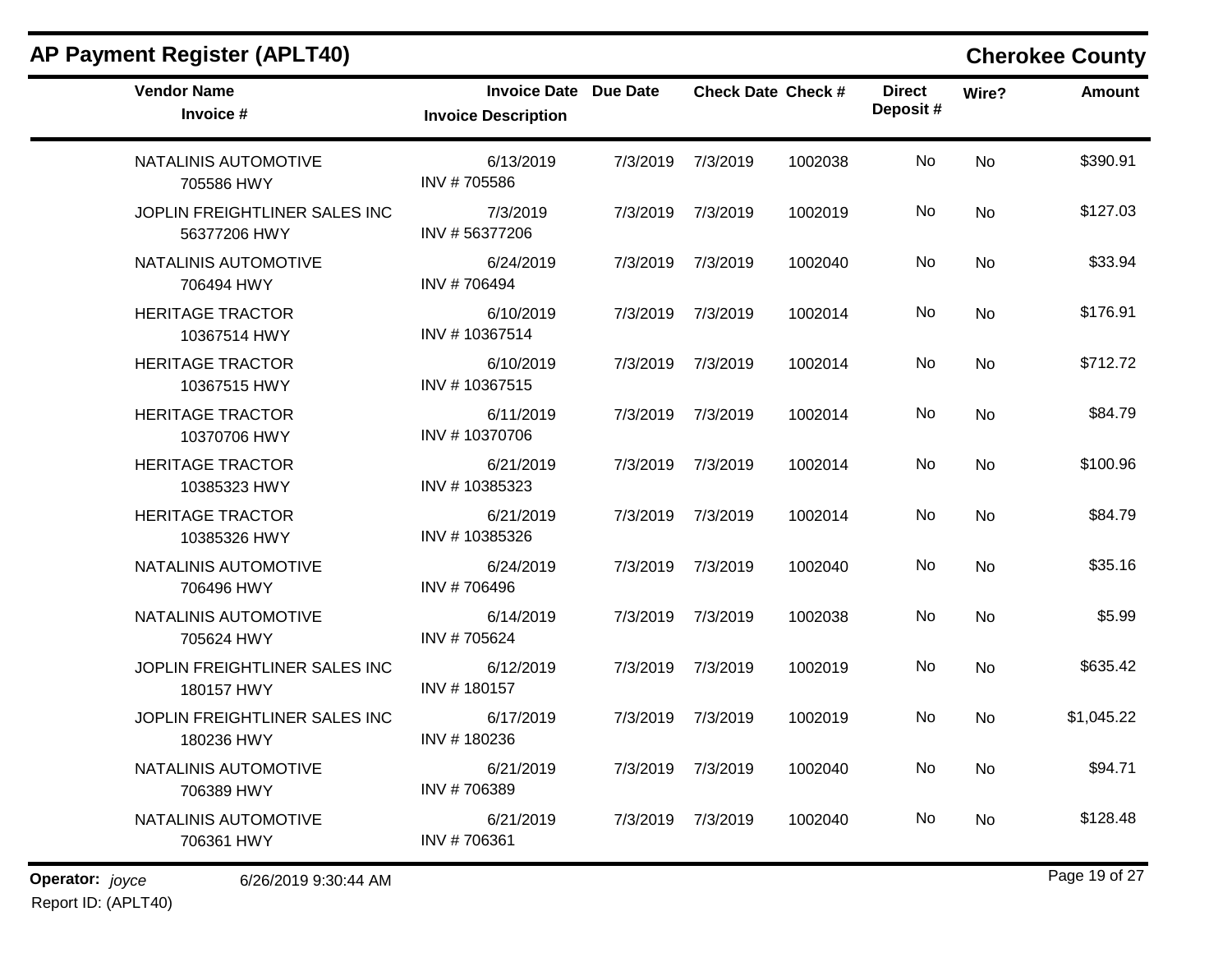|                 | <b>Vendor Name</b>             | Invoice #                                     | <b>Invoice Date Due Date</b><br><b>Invoice Description</b> |          |          | <b>Check Date Check #</b> | <b>Direct</b><br>Deposit# | Wire?     | <b>Amount</b> |
|-----------------|--------------------------------|-----------------------------------------------|------------------------------------------------------------|----------|----------|---------------------------|---------------------------|-----------|---------------|
|                 |                                | JOHN FABICK TRACTOR CO<br>PIJ00366437 HWY     | 6/19/2019<br>INV # PIJ00366437                             | 7/3/2019 | 7/3/2019 | 1002018                   | No                        | No        | \$39.95       |
|                 |                                | JOHN FABICK TRACTOR CO<br>PIJ00366650 HWY     | 6/23/2019<br>INV # PIJ00366650                             | 7/3/2019 | 7/3/2019 | 1002017                   | No                        | No        | \$134.96      |
|                 |                                | NATALINIS AUTOMOTIVE<br>706359 HWY            | 6/21/2019<br>INV #706359                                   | 7/3/2019 | 7/3/2019 | 1002040                   | No                        | No        | \$5.29        |
|                 |                                | NATALINIS AUTOMOTIVE<br>706291 HWY            | 6/21/2019<br>INV #706291                                   | 7/3/2019 | 7/3/2019 | 1002039                   | No                        | No.       | \$9.46        |
|                 |                                | NATALINIS AUTOMOTIVE<br>706332 HWY            | 6/21/2019<br>INV #706332                                   | 7/3/2019 | 7/3/2019 | 1002040                   | No                        | <b>No</b> | \$11.49       |
|                 |                                | Account: 11000053239 - ASPHALT - DISTRICT #2  |                                                            |          |          |                           |                           |           |               |
|                 |                                | TEETER'S ASPHALT & MATERIALS<br>7567 ANDERSON | 5/21/2019<br>INV #7567                                     | 7/3/2019 | 7/3/2019 | 1002060                   | No                        | No.       | \$17,038.35   |
|                 |                                | <b>Subtotal for Department: 000:</b>          |                                                            |          |          |                           |                           |           |               |
|                 |                                |                                               |                                                            |          |          |                           |                           |           | \$38,863.89   |
|                 | <b>Subtotal for Fund: 110:</b> |                                               |                                                            |          |          |                           |                           |           |               |
|                 |                                |                                               |                                                            |          |          |                           |                           |           | \$38,863.89   |
| Fund:           | 130                            | <b>NOXIOUS WEED</b>                           |                                                            |          |          |                           |                           |           |               |
| Dept:           | 000                            | <b>NON-DEPARTMENTAL</b>                       |                                                            |          |          |                           |                           |           |               |
|                 |                                | Account: 13000053089 - OTHER CONTRACTUAL      |                                                            |          |          |                           |                           |           |               |
|                 |                                | <b>COMMERCE BANK</b><br>070319 NX             | 6/19/2019<br>ACCT 0000-6648-3165                           | 7/3/2019 | 7/3/2019 | 1001995                   | No                        | No        | \$25.00       |
|                 |                                | Account: 13000053141 - CHEMICALS              |                                                            |          |          |                           |                           |           |               |
|                 |                                | NUTRIEN AG SOLUTIONS<br>39215000              | 6/19/2019<br>INV 39215000                                  | 7/3/2019 | 7/3/2019 | 1002042                   | No.                       | No        | \$489.50      |
|                 |                                | <b>Subtotal for Department: 000:</b>          |                                                            |          |          |                           |                           |           |               |
|                 |                                |                                               |                                                            |          |          |                           |                           |           | \$514.50      |
| Operator: joyce |                                | 6/26/2019 9:30:44 AM                          |                                                            |          |          |                           |                           |           | Page 20 of 27 |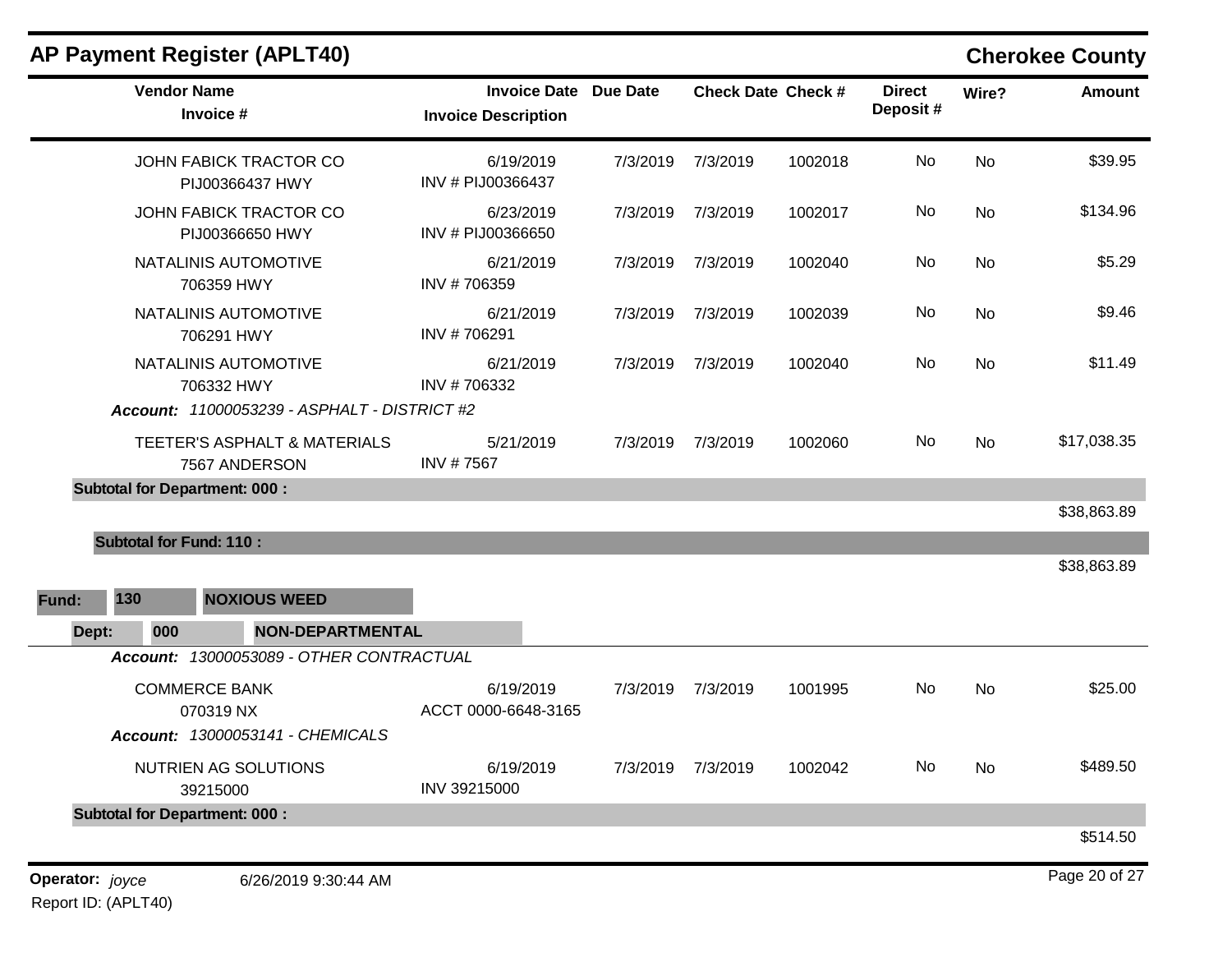|                 |                  | <b>AP Payment Register (APLT40)</b>               |                                                            |          |                   |                           |                           |           | <b>Cherokee County</b> |
|-----------------|------------------|---------------------------------------------------|------------------------------------------------------------|----------|-------------------|---------------------------|---------------------------|-----------|------------------------|
|                 |                  | <b>Vendor Name</b><br>Invoice #                   | <b>Invoice Date Due Date</b><br><b>Invoice Description</b> |          |                   | <b>Check Date Check #</b> | <b>Direct</b><br>Deposit# | Wire?     | <b>Amount</b>          |
|                 |                  | <b>Subtotal for Fund: 130:</b>                    |                                                            |          |                   |                           |                           |           | \$514.50               |
| Fund:           | 140              | <b>HEALTH</b>                                     |                                                            |          |                   |                           |                           |           |                        |
| Dept:           | 000              | <b>NON-DEPARTMENTAL</b>                           |                                                            |          |                   |                           |                           |           |                        |
|                 |                  | Account: 14000053021 - PRINTING/OFFICE SUPPLIES   |                                                            |          |                   |                           |                           |           |                        |
|                 | <b>MCCARTY'S</b> | 10095                                             | 6/21/2019<br><b>INV 10095</b>                              | 7/3/2019 | 7/3/2019          | 1002030                   | No                        | No        | \$212.73               |
|                 |                  | <b>CHASE CARD SERVICES</b><br>070319              | 6/21/2019<br>ACCT 4246311970005747                         |          | 7/3/2019 7/3/2019 | 1001983                   | No                        | No        | \$579.29               |
|                 |                  | <b>FOUR STATE PRINTING</b><br>10492               | 6/21/2019<br><b>INV 10492</b>                              |          | 7/3/2019 7/3/2019 | 1002009                   | No                        | No        | \$228.90               |
|                 |                  | Account: 14000053072 - GAS, ELECTRIC, WATER/PHONE |                                                            |          |                   |                           |                           |           |                        |
|                 |                  | <b>VERIZON WIRELESS</b><br>9832022016             | 6/21/2019<br>ACCT 587034926000001                          | 7/3/2019 | 7/3/2019          | 1002066                   | No                        | No        | \$85.40                |
|                 |                  | EMPIRE DISTRICT ELECTRIC COMPANY<br>070319 HE     | 6/21/2019<br>ACCT 616527321                                |          | 7/3/2019 7/3/2019 | 1002004                   | No                        | No        | \$697.34               |
|                 |                  | Account: 14000053073 - MEETING COSTS              |                                                            |          |                   |                           |                           |           |                        |
|                 |                  | <b>CHASE CARD SERVICES</b><br>070319              | 6/21/2019<br>ACCT 4246311970005747                         | 7/3/2019 | 7/3/2019          | 1001983                   | No                        | No        | \$332.83               |
|                 |                  | Account: 14000053076 - PROFESSIONAL SERVICES      |                                                            |          |                   |                           |                           |           |                        |
|                 | MCCARTY'S        | 10095                                             | 6/21/2019<br><b>INV 10095</b>                              | 7/3/2019 | 7/3/2019          | 1002030                   | No                        | No        | \$125.00               |
|                 |                  | Account: 14000053087 - BUILDING RENTAL            |                                                            |          |                   |                           |                           |           |                        |
|                 |                  | <b>CITY OF GALENA</b><br>070319                   | 6/21/2019<br><b>BUILDING RENTAL</b>                        |          | 7/3/2019 7/3/2019 | 1001990                   | No                        | <b>No</b> | \$10.00                |
|                 |                  | OSWEGO CHRISTIAN CHURCH<br>070319                 | 6/21/2019<br><b>BUILDING RENTAL</b>                        |          | 7/3/2019 7/3/2019 | 1002044                   | No                        | No        | \$100.00               |
| Operator: joyce |                  | 6/26/2019 9:30:44 AM                              |                                                            |          |                   |                           |                           |           | Page 21 of 27          |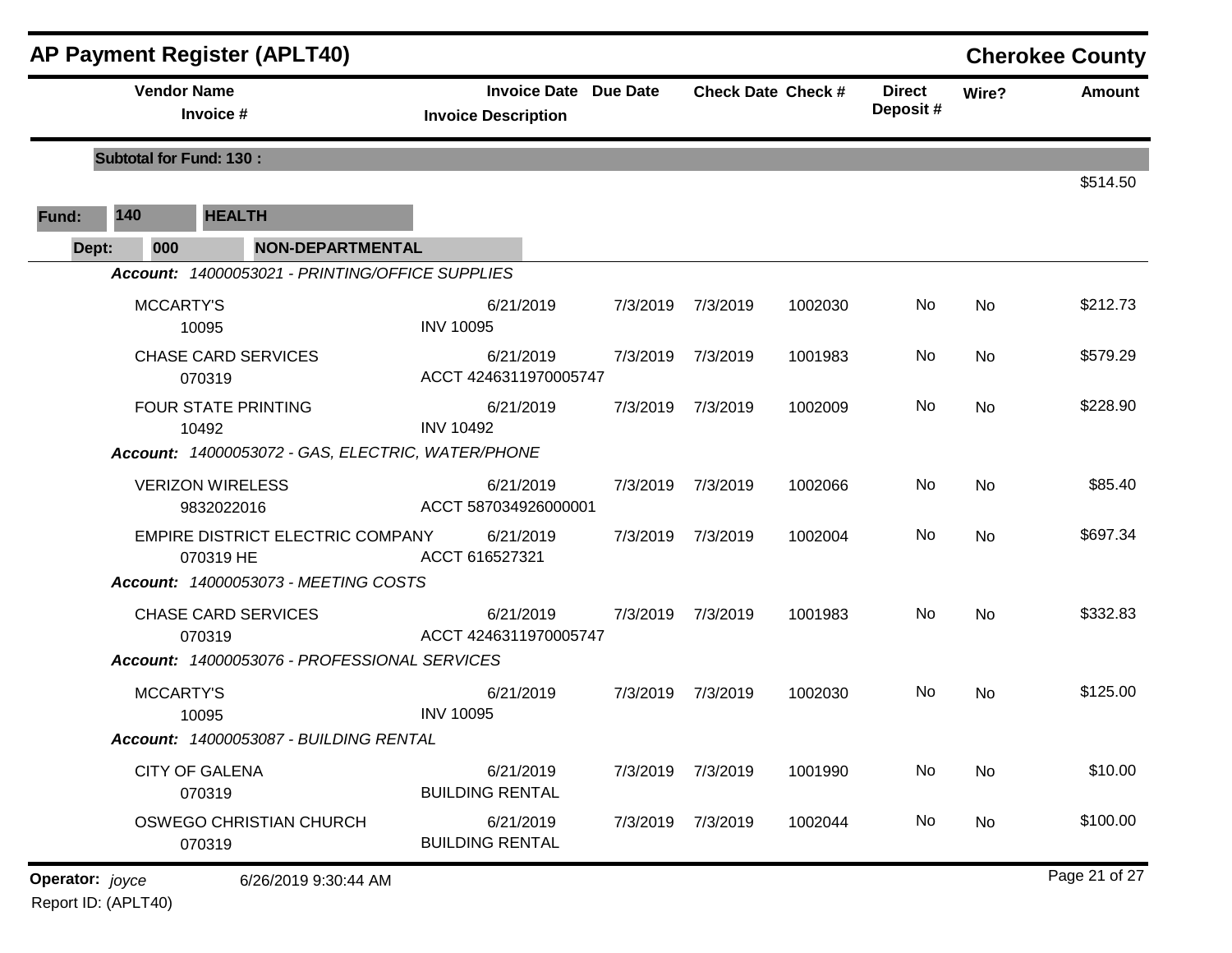| <b>AP Payment Register (APLT40)</b>                                      |                                                            |          |                           |         |                           |           | <b>Cherokee County</b> |
|--------------------------------------------------------------------------|------------------------------------------------------------|----------|---------------------------|---------|---------------------------|-----------|------------------------|
| <b>Vendor Name</b><br>Invoice #                                          | <b>Invoice Date Due Date</b><br><b>Invoice Description</b> |          | <b>Check Date Check #</b> |         | <b>Direct</b><br>Deposit# | Wire?     | <b>Amount</b>          |
| <b>CITY OF BAXTER SPRINGS</b><br>070319                                  | 6/21/2019<br><b>BUILDING RENTAL</b>                        | 7/3/2019 | 7/3/2019                  | 1001989 | No                        | No        | \$20.00                |
| FIRST CHRISTIAN CHURCH PARSONS<br>070319                                 | 6/21/2019<br><b>BUILDING RENTAL</b>                        |          | 7/3/2019 7/3/2019         | 1002007 | No                        | <b>No</b> | \$375.00               |
| Account: 14000053182 - CONTRACTS                                         |                                                            |          |                           |         |                           |           |                        |
| MANZER FAMILY MEDICINE<br>070319 HE                                      | 6/21/2019<br><b>CONTRACTED SERVICES</b>                    | 7/3/2019 | 7/3/2019                  | 1002029 | No.                       | No        | \$100.00               |
| <b>MEDICAL WASTE SERVICES</b><br>W57274                                  | 6/21/2019<br><b>INV W57274</b>                             |          | 7/3/2019 7/3/2019         | 1002031 | No.                       | No.       | \$99.00                |
| <b>Subtotal for Department: 000:</b>                                     |                                                            |          |                           |         |                           |           |                        |
| <b>Subtotal for Fund: 140:</b><br><b>DIRECT ELECTION</b><br>160<br>Fund: |                                                            |          |                           |         |                           |           | \$2,965.49             |
| 000<br><b>NON-DEPARTMENTAL</b><br>Dept:                                  |                                                            |          |                           |         |                           |           |                        |
| Account: 16000053021 - PRINTING/OFFICE SUPPLIES                          |                                                            |          |                           |         |                           |           |                        |
| <b>ELECTION SYSTEMS &amp; SOFTWARE</b><br>1091563                        | 6/21/2019<br>INV 1091563                                   |          | 7/3/2019 7/3/2019         | 1002003 | No                        | <b>No</b> | \$66.06                |
| Account: 16000053078 - LEGAL PRINTING/ADVERTISING                        |                                                            |          |                           |         |                           |           |                        |
| <b>COLUMBUS NEWS REPORT</b><br>610                                       | 6/19/2019<br>LEGAL NOTICE - ELECTION SCHOOLS               |          | 7/3/2019 7/3/2019         | 1001994 | No.                       | No        | \$60.00                |
| Account: 16000053081 - MISC EXPENSE                                      |                                                            |          |                           |         |                           |           |                        |
| <b>COMMERCE BANK</b><br>070319 CL                                        | 6/19/2019<br>ACCT 0000-1003-7232                           | 7/3/2019 | 7/3/2019                  | 1001995 | No.                       | <b>No</b> | \$20.99                |
| <b>COMMERCE BANK</b><br>070319 CL                                        | 6/19/2019<br>ACCT 0000-1003-7232                           | 7/3/2019 | 7/3/2019                  | 1001995 | No.                       | No.       | \$306.37               |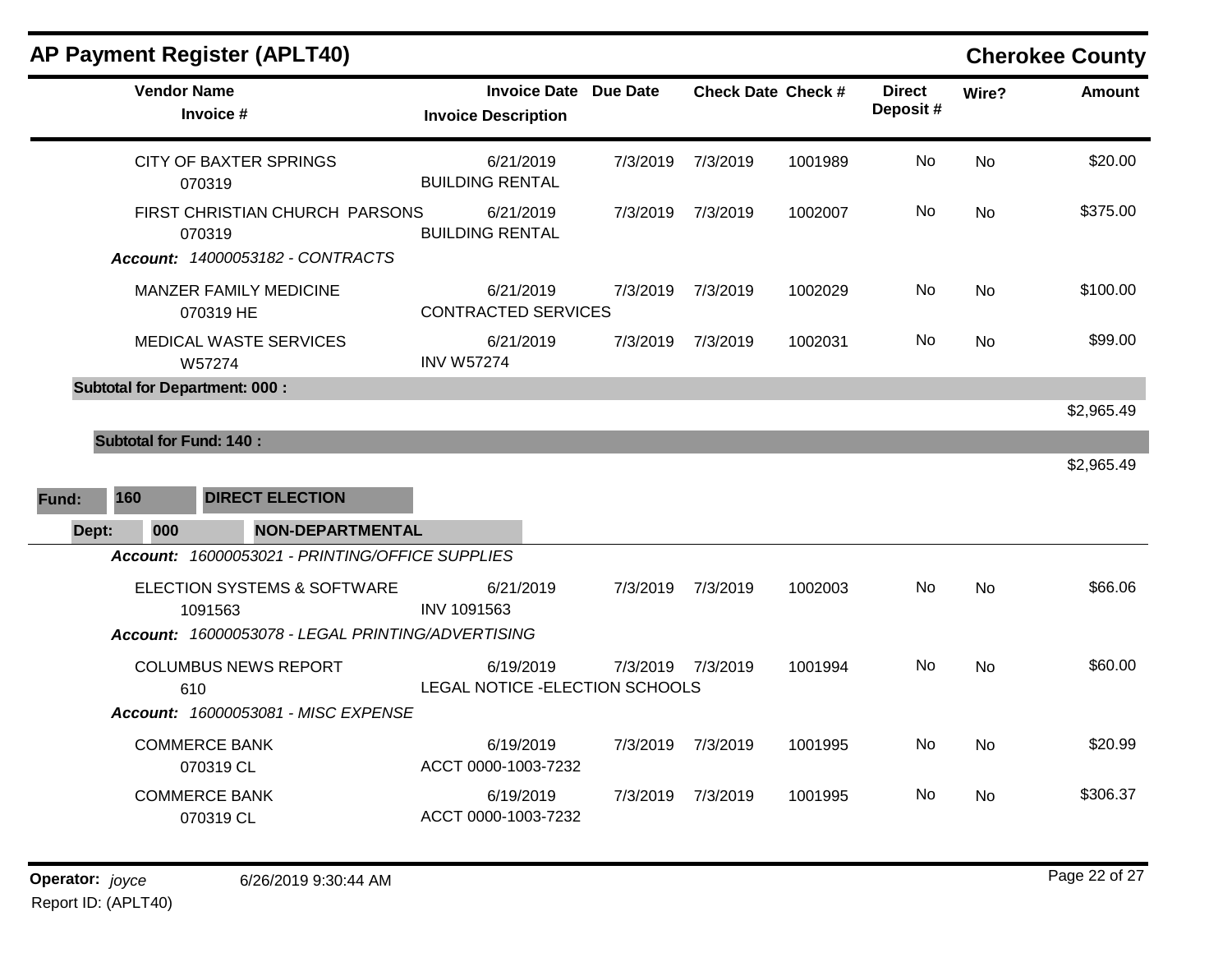|       |                                      |                                 | <b>AP Payment Register (APLT40)</b>                                 |                            |           |                              |                   |                           |                           |           | <b>Cherokee County</b> |
|-------|--------------------------------------|---------------------------------|---------------------------------------------------------------------|----------------------------|-----------|------------------------------|-------------------|---------------------------|---------------------------|-----------|------------------------|
|       |                                      | <b>Vendor Name</b><br>Invoice # |                                                                     | <b>Invoice Description</b> |           | <b>Invoice Date Due Date</b> |                   | <b>Check Date Check #</b> | <b>Direct</b><br>Deposit# | Wire?     | <b>Amount</b>          |
|       | <b>Subtotal for Department: 000:</b> |                                 |                                                                     |                            |           |                              |                   |                           |                           |           |                        |
|       |                                      |                                 |                                                                     |                            |           |                              |                   |                           |                           |           | \$453.42               |
|       | <b>Subtotal for Fund: 160:</b>       |                                 |                                                                     |                            |           |                              |                   |                           |                           |           | \$453.42               |
| Fund: | 220                                  |                                 | <b>AMBULANCE</b>                                                    |                            |           |                              |                   |                           |                           |           |                        |
|       |                                      |                                 |                                                                     |                            |           |                              |                   |                           |                           |           |                        |
| Dept: | 000                                  |                                 | <b>NON-DEPARTMENTAL</b><br>Account: 22000053089 - OTHER CONTRACTUAL |                            |           |                              |                   |                           |                           |           |                        |
|       |                                      |                                 |                                                                     |                            |           |                              |                   |                           | No                        |           | \$16,877.33            |
|       |                                      | 070319                          | CHEROKEE COUNTY AMBULANCE-DIST #1                                   | <b>MONTHLY SUBSITY</b>     | 6/20/2019 | 7/3/2019                     | 7/3/2019          | 1001984                   |                           | No        |                        |
|       |                                      |                                 | CHEROKEE COUNTY AMBULANCE-DIST #3                                   |                            | 6/20/2019 |                              | 7/3/2019 7/3/2019 | 1001986                   | No.                       | No        | \$14,477.33            |
|       |                                      | 070319                          |                                                                     | MONTHLY SUBSIDY            |           |                              |                   |                           |                           |           |                        |
|       |                                      | 070319                          | CHEROKEE COUNTY AMBULANCE-DIST #2                                   | MONTHLY SUBSIDY            | 6/20/2019 | 7/3/2019                     | 7/3/2019          | 1001985                   | No                        | No        | \$16,877.33            |
|       | <b>Subtotal for Department: 000:</b> |                                 |                                                                     |                            |           |                              |                   |                           |                           |           |                        |
|       |                                      |                                 |                                                                     |                            |           |                              |                   |                           |                           |           | \$48,231.99            |
|       | <b>Subtotal for Fund: 220:</b>       |                                 |                                                                     |                            |           |                              |                   |                           |                           |           |                        |
|       |                                      |                                 |                                                                     |                            |           |                              |                   |                           |                           |           | \$48,231.99            |
| Fund: | 230                                  |                                 | <b>APPRAISER COSTS</b>                                              |                            |           |                              |                   |                           |                           |           |                        |
| Dept: | 000                                  |                                 | <b>NON-DEPARTMENTAL</b>                                             |                            |           |                              |                   |                           |                           |           |                        |
|       |                                      |                                 | Account: 23000053075 - DUES/SUBSCRIPTIONS                           |                            |           |                              |                   |                           |                           |           |                        |
|       |                                      | <b>COMMERCE BANK</b>            |                                                                     |                            | 6/19/2019 | 7/3/2019                     | 7/3/2019          | 1001995                   | No.                       | <b>No</b> | \$190.00               |
|       |                                      | 070319                          |                                                                     | ACCT 0000-3163-7697        |           |                              |                   |                           |                           |           |                        |
|       |                                      |                                 | Account: 23000053083 - EQUIPMENT LEASE/RENTAL                       |                            |           |                              |                   |                           |                           |           |                        |
|       |                                      | <b>SUMNERONE</b>                |                                                                     |                            | 6/19/2019 | 7/3/2019                     | 7/3/2019          | 1002058                   | No.                       | No        | \$71.87                |
|       |                                      | 2193751                         |                                                                     | <b>INV 2193751</b>         |           |                              |                   |                           |                           |           |                        |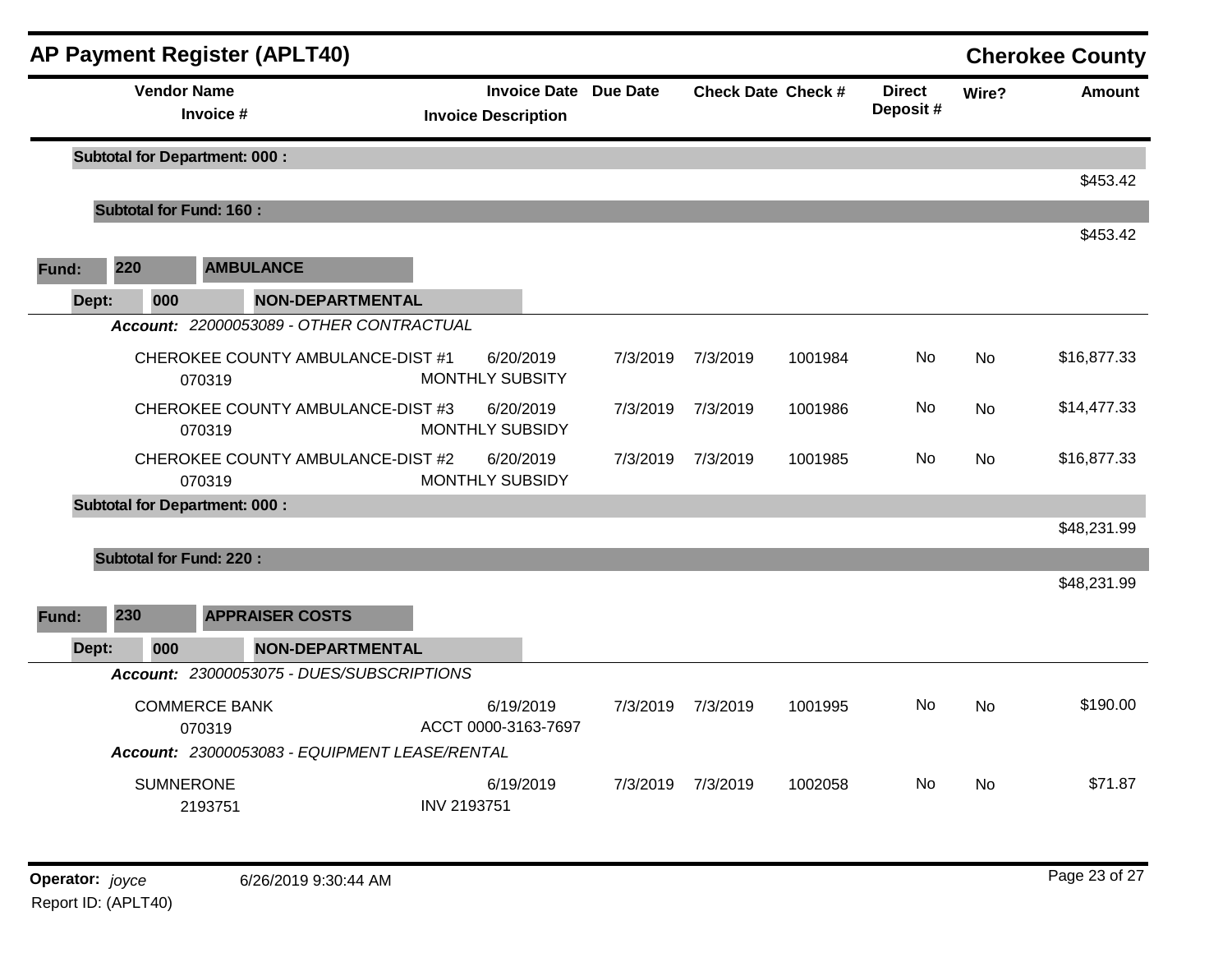| <b>AP Payment Register (APLT40)</b>            |                         |                                                            |                   |                           |         |                           |           | <b>Cherokee County</b> |
|------------------------------------------------|-------------------------|------------------------------------------------------------|-------------------|---------------------------|---------|---------------------------|-----------|------------------------|
| <b>Vendor Name</b><br>Invoice #                |                         | <b>Invoice Date Due Date</b><br><b>Invoice Description</b> |                   | <b>Check Date Check #</b> |         | <b>Direct</b><br>Deposit# | Wire?     | <b>Amount</b>          |
| <b>Subtotal for Department: 000:</b>           |                         |                                                            |                   |                           |         |                           |           |                        |
|                                                |                         |                                                            |                   |                           |         |                           |           | \$261.87               |
| <b>Subtotal for Fund: 230:</b>                 |                         |                                                            |                   |                           |         |                           |           |                        |
|                                                |                         |                                                            |                   |                           |         |                           |           | \$261.87               |
| 260<br><b>EMPLOYEE BENEFITS</b><br>Fund:       |                         |                                                            |                   |                           |         |                           |           |                        |
| 000<br>Dept:                                   | <b>NON-DEPARTMENTAL</b> |                                                            |                   |                           |         |                           |           |                        |
| Account: 26000053005 - EMPLOYEE BENEFITS       |                         |                                                            |                   |                           |         |                           |           |                        |
| KS EMPLOYMENT SECURITY FUND                    |                         | 6/19/2019                                                  | 7/3/2019 7/3/2019 |                           | 1002025 | No                        | <b>No</b> | \$393.72               |
| 070319                                         |                         | ACCT 177414, 2ND QTR, CHEROKEE COUNTY                      |                   |                           |         |                           |           |                        |
| <b>Account: 26000053216 - VSP Insurance</b>    |                         |                                                            |                   |                           |         |                           |           |                        |
| <b>VISION SERVICE PLAN</b>                     |                         | 6/24/2019                                                  | 7/3/2019          | 7/3/2019                  | 1002067 | No                        | No        | \$1,512.01             |
| 070319                                         |                         | ACCT 300864800001                                          |                   |                           |         |                           |           |                        |
| <b>Subtotal for Department: 000:</b>           |                         |                                                            |                   |                           |         |                           |           | \$1,905.73             |
|                                                |                         |                                                            |                   |                           |         |                           |           |                        |
| <b>Subtotal for Fund: 260:</b>                 |                         |                                                            |                   |                           |         |                           |           | \$1,905.73             |
|                                                |                         |                                                            |                   |                           |         |                           |           |                        |
| 300<br><b>SERVICE FOR ELDERLY</b><br>Fund:     |                         |                                                            |                   |                           |         |                           |           |                        |
| Dept:<br>000                                   | <b>NON-DEPARTMENTAL</b> |                                                            |                   |                           |         |                           |           |                        |
| Account: 30000053072 - GAS, ELECTRIC, WATER    |                         |                                                            |                   |                           |         |                           |           |                        |
| EMPIRE DISTRICT ELECTRIC COMPANY<br>070319 ELD |                         | 6/24/2019<br>ACCT 828267-31-0                              | 7/3/2019          | 7/3/2019                  | 1002004 | No                        | <b>No</b> | \$185.17               |
| <b>Subtotal for Department: 000:</b>           |                         |                                                            |                   |                           |         |                           |           |                        |
|                                                |                         |                                                            |                   |                           |         |                           |           | \$185.17               |
| <b>Subtotal for Fund: 300:</b>                 |                         |                                                            |                   |                           |         |                           |           |                        |
|                                                |                         |                                                            |                   |                           |         |                           |           | \$185.17               |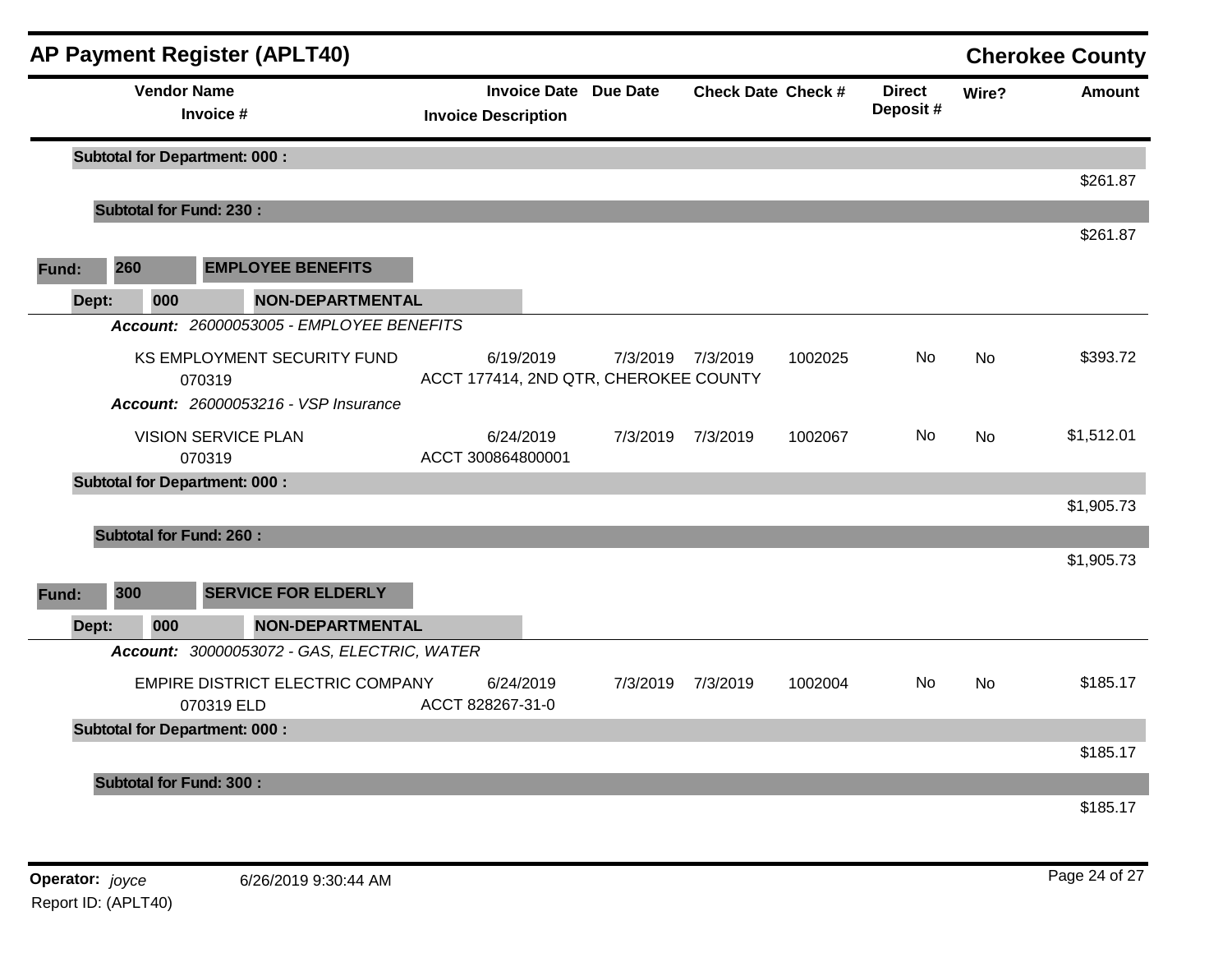|                 |     |                    | <b>AP Payment Register (APLT40)</b>      |                               |                              |          |                   |                           |                           |           | <b>Cherokee County</b> |
|-----------------|-----|--------------------|------------------------------------------|-------------------------------|------------------------------|----------|-------------------|---------------------------|---------------------------|-----------|------------------------|
|                 |     | <b>Vendor Name</b> | Invoice #                                | <b>Invoice Description</b>    | <b>Invoice Date Due Date</b> |          |                   | <b>Check Date Check #</b> | <b>Direct</b><br>Deposit# | Wire?     | <b>Amount</b>          |
| Fund:           | 413 |                    | <b>ATTORNEY APPLICATION</b>              |                               |                              |          |                   |                           |                           |           |                        |
| Dept:           |     | 000                | <b>NON-DEPARTMENTAL</b>                  |                               |                              |          |                   |                           |                           |           |                        |
|                 |     |                    | Account: 41300053089 - OTHER CONTRACTUAL |                               |                              |          |                   |                           |                           |           |                        |
|                 |     |                    | <b>COMMERCE BANK</b><br>070319 AT        | ACCT 0001-1455-1617           | 6/19/2019                    | 7/3/2019 | 7/3/2019          | 1001995                   | No                        | <b>No</b> | \$39.22                |
|                 |     |                    | <b>Subtotal for Department: 000:</b>     |                               |                              |          |                   |                           |                           |           |                        |
|                 |     |                    |                                          |                               |                              |          |                   |                           |                           |           | \$39.22                |
|                 |     |                    | <b>Subtotal for Fund: 413:</b>           |                               |                              |          |                   |                           |                           |           |                        |
| Fund:           | 440 |                    | <b>SPECIAL ALCOHOL PROG</b>              |                               |                              |          |                   |                           |                           |           | \$39.22                |
| Dept:           |     | 000                | <b>NON-DEPARTMENTAL</b>                  |                               |                              |          |                   |                           |                           |           |                        |
|                 |     |                    | Account: 44000053089 - OTHER CONTRACTUAL |                               |                              |          |                   |                           |                           |           |                        |
|                 |     |                    | SPRING RIVER WELLNESS CENTER<br>070319   | <b>QUARTERLY DISTRIBUTION</b> | 6/24/2019                    | 7/3/2019 | 7/3/2019          | 1002057                   | No                        | <b>No</b> | \$2,642.71             |
|                 |     |                    | <b>Subtotal for Department: 000:</b>     |                               |                              |          |                   |                           |                           |           |                        |
|                 |     |                    |                                          |                               |                              |          |                   |                           |                           |           | \$2,642.71             |
|                 |     |                    | <b>Subtotal for Fund: 440:</b>           |                               |                              |          |                   |                           |                           |           |                        |
| Fund:           | 460 |                    | <b>VIN</b>                               |                               |                              |          |                   |                           |                           |           | \$2,642.71             |
| Dept:           |     | 000                | <b>NON-DEPARTMENTAL</b>                  |                               |                              |          |                   |                           |                           |           |                        |
|                 |     |                    | Account: 46000053300 - MISC PAID OUT     |                               |                              |          |                   |                           |                           |           |                        |
|                 |     |                    | <b>COMMERCE BANK</b><br>070319SH         | ACCT 0000-0198-5001           | 6/26/2019                    |          | 7/3/2019 7/3/2019 | 1001996                   | No.                       | No        | \$500.00               |
|                 |     |                    | <b>Subtotal for Department: 000:</b>     |                               |                              |          |                   |                           |                           |           |                        |
|                 |     |                    |                                          |                               |                              |          |                   |                           |                           |           | \$500.00               |
| Operator: joyce |     |                    | 6/26/2019 9:30:44 AM                     |                               |                              |          |                   |                           |                           |           | Page 25 of 27          |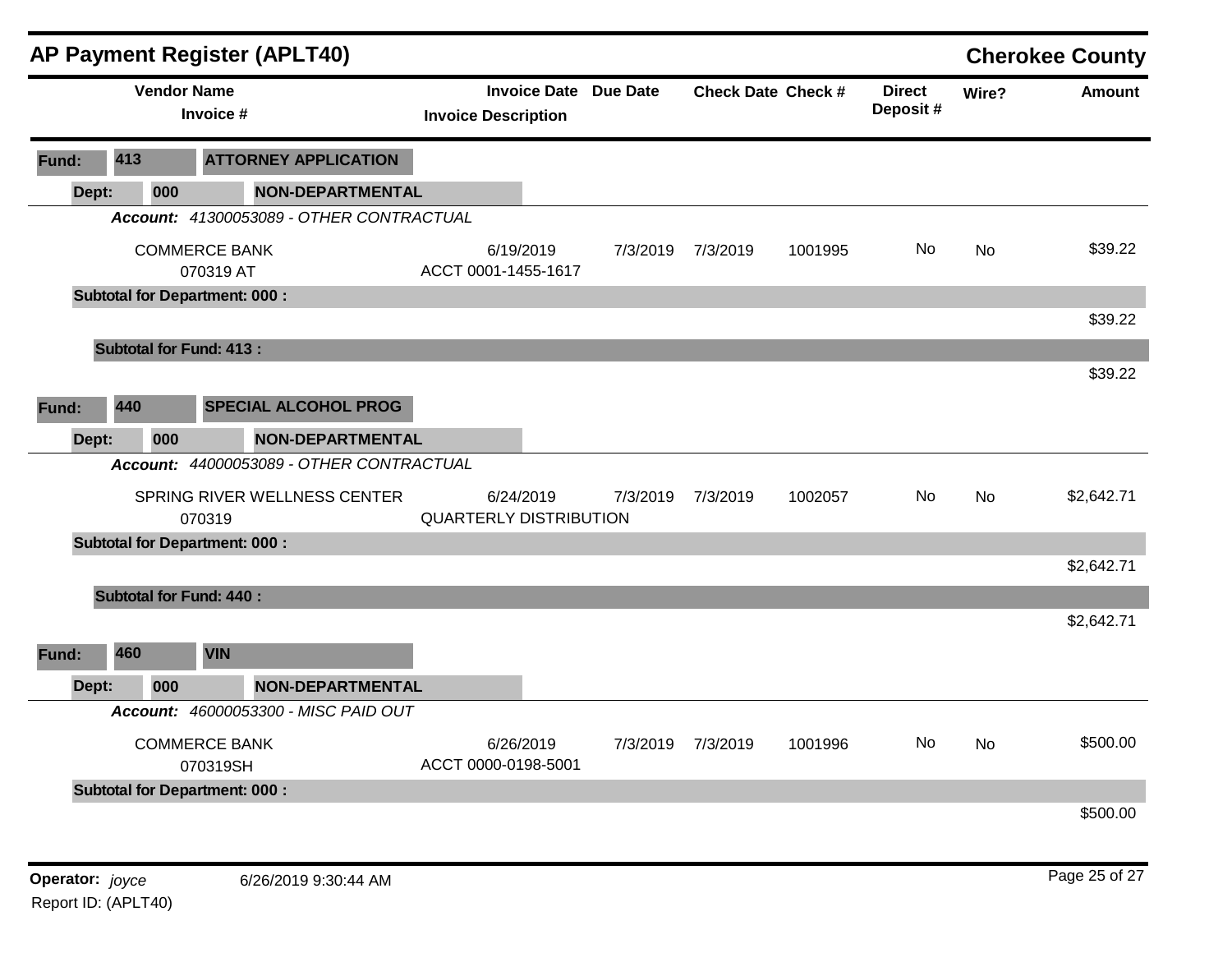|       |          | <b>AP Payment Register (APLT40)</b>  |                                                            |          |                           |         |                                   |       | <b>Cherokee County</b> |
|-------|----------|--------------------------------------|------------------------------------------------------------|----------|---------------------------|---------|-----------------------------------|-------|------------------------|
|       |          | <b>Vendor Name</b><br>Invoice #      | <b>Invoice Date Due Date</b><br><b>Invoice Description</b> |          | <b>Check Date Check #</b> |         | <b>Direct</b><br>Deposit#         | Wire? | Amount                 |
|       |          | <b>Subtotal for Fund: 460:</b>       |                                                            |          |                           |         |                                   |       |                        |
|       |          |                                      |                                                            |          |                           |         |                                   |       | \$500.00               |
| Fund: | 490      | <b>SPECIAL LAW ENFORCEM</b>          |                                                            |          |                           |         |                                   |       |                        |
| Dept: | 000      | <b>NON-DEPARTMENTAL</b>              |                                                            |          |                           |         |                                   |       |                        |
|       | Account: | 49000053089 - OTHER CONTRACTUAL      |                                                            |          |                           |         |                                   |       |                        |
|       |          | <b>COMMERCE BANK</b>                 | 6/19/2019                                                  | 7/3/2019 | 7/3/2019                  | 1001995 | No                                | No    | \$527.20               |
|       |          | 070319 SH                            | ACCT 0000-0198-5019                                        |          |                           |         |                                   |       |                        |
|       |          | <b>Subtotal for Department: 000:</b> |                                                            |          |                           |         |                                   |       |                        |
|       |          |                                      |                                                            |          |                           |         |                                   |       | \$527.20               |
|       |          | <b>Subtotal for Fund: 490:</b>       |                                                            |          |                           |         |                                   |       |                        |
|       |          |                                      |                                                            |          |                           |         |                                   |       | \$527.20               |
|       |          |                                      |                                                            |          |                           |         | Total for Bank 1 Account 1120298: |       | \$177,189.45           |
|       |          |                                      |                                                            |          |                           |         | ***** Total Invoices Paid:        |       | \$177,189.45           |